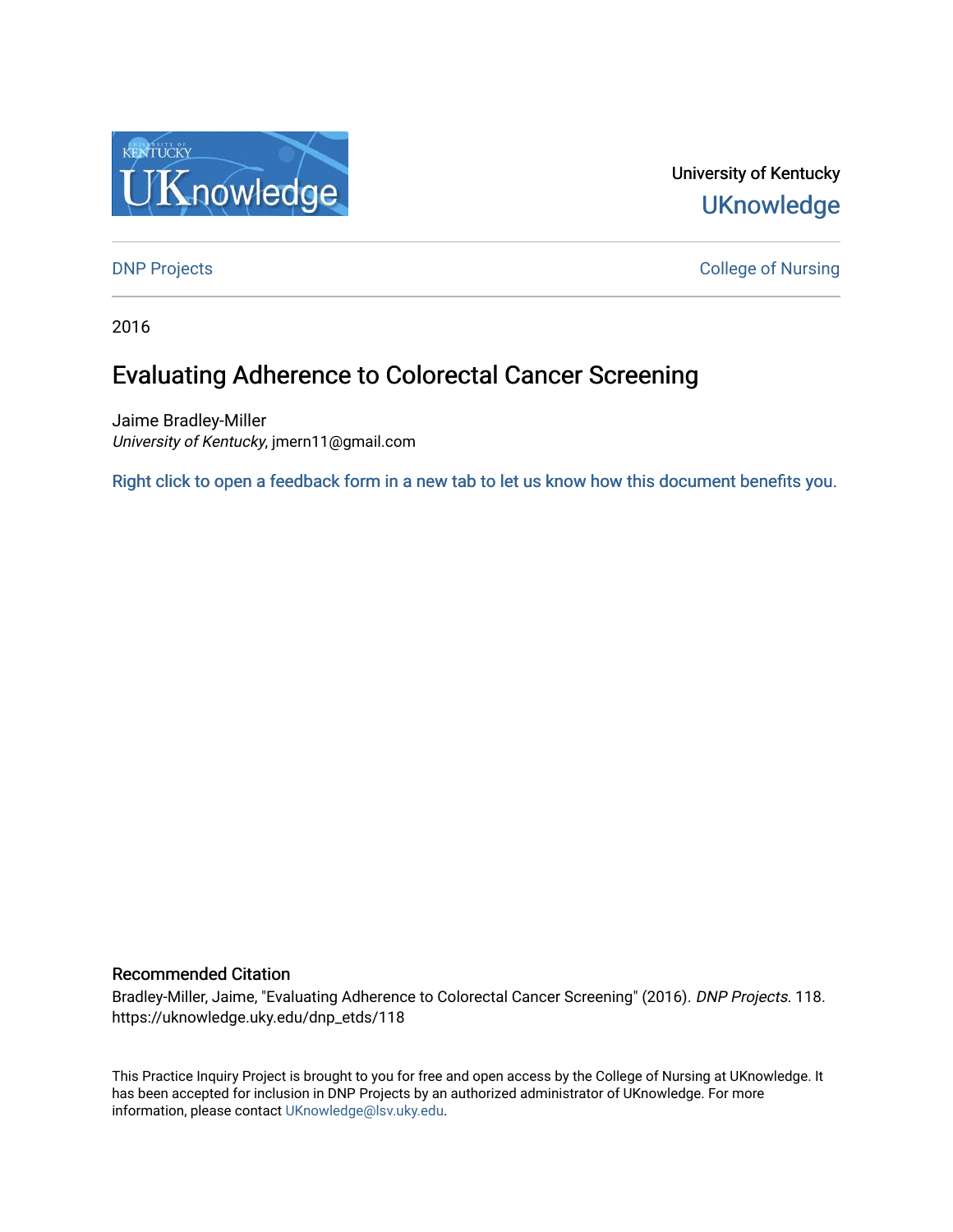## Running head: EVALUATING ADHERENCE TO COLORECTAL

DNP Final Project Report

Evaluating Adherence to Colorectal Cancer Screening

Jaime Bradley-Miller, BSN, RN

University of Kentucky College of Nursing Fall 2016

Julie Ossege, PhD, APRN, FNP-BC – Committee Chair

Sharon Lock, PhD, APRN, FNAP, FAANP – Committee Member

Kim Tharp-Barrie, DNP, RN, SANE – Committee Member/Clinical Mentor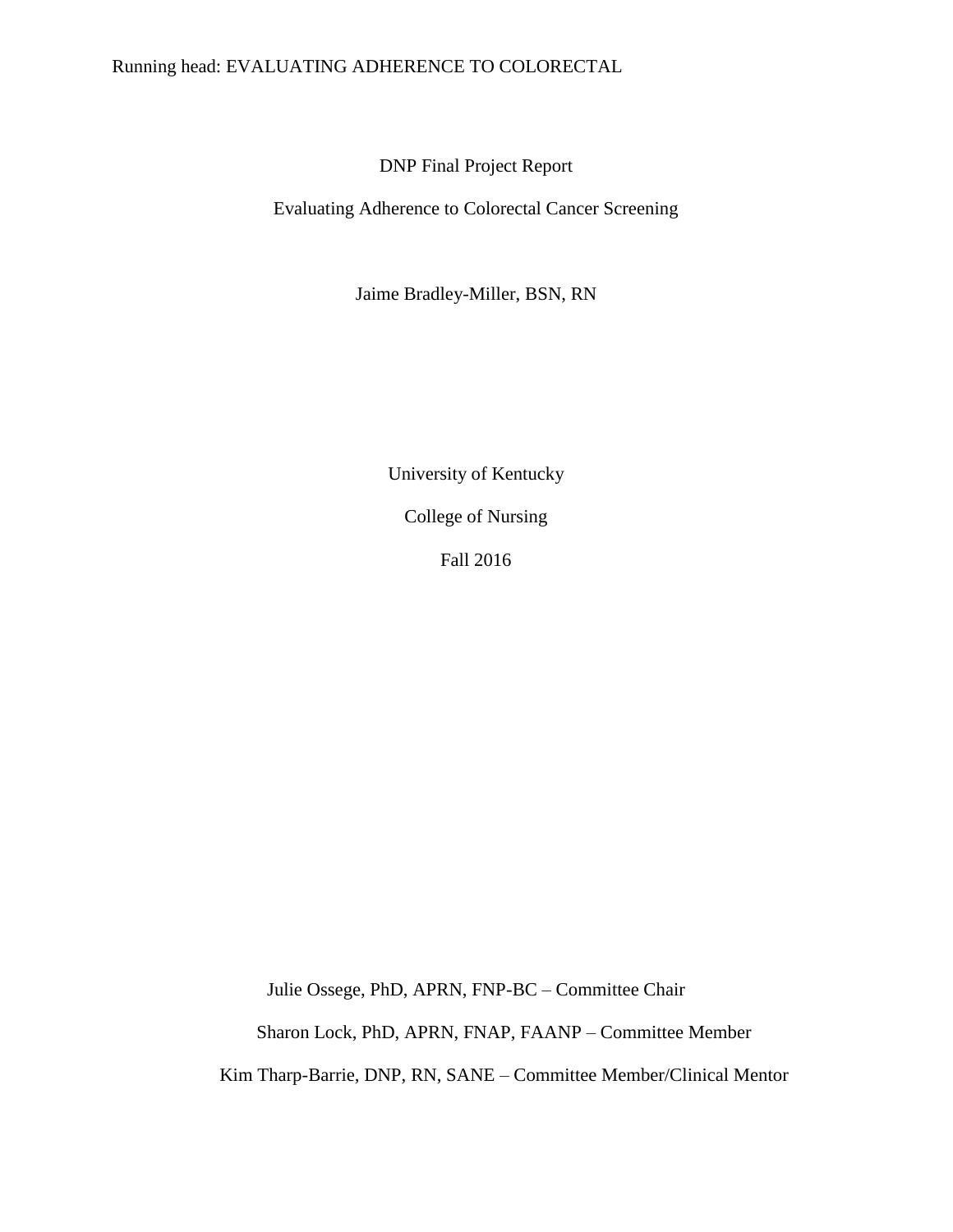## Acknowledgements

I would like to thank my advisor Dr. Julie Ossege, I could not have completed this project without her leadership, expertise, enthusiasm, and guidance. I would also like to thank Dr. Kim Tharp-Barrie and Dr. Tracy Williams, for this tremendous opportunity. I will be forever grateful to you all.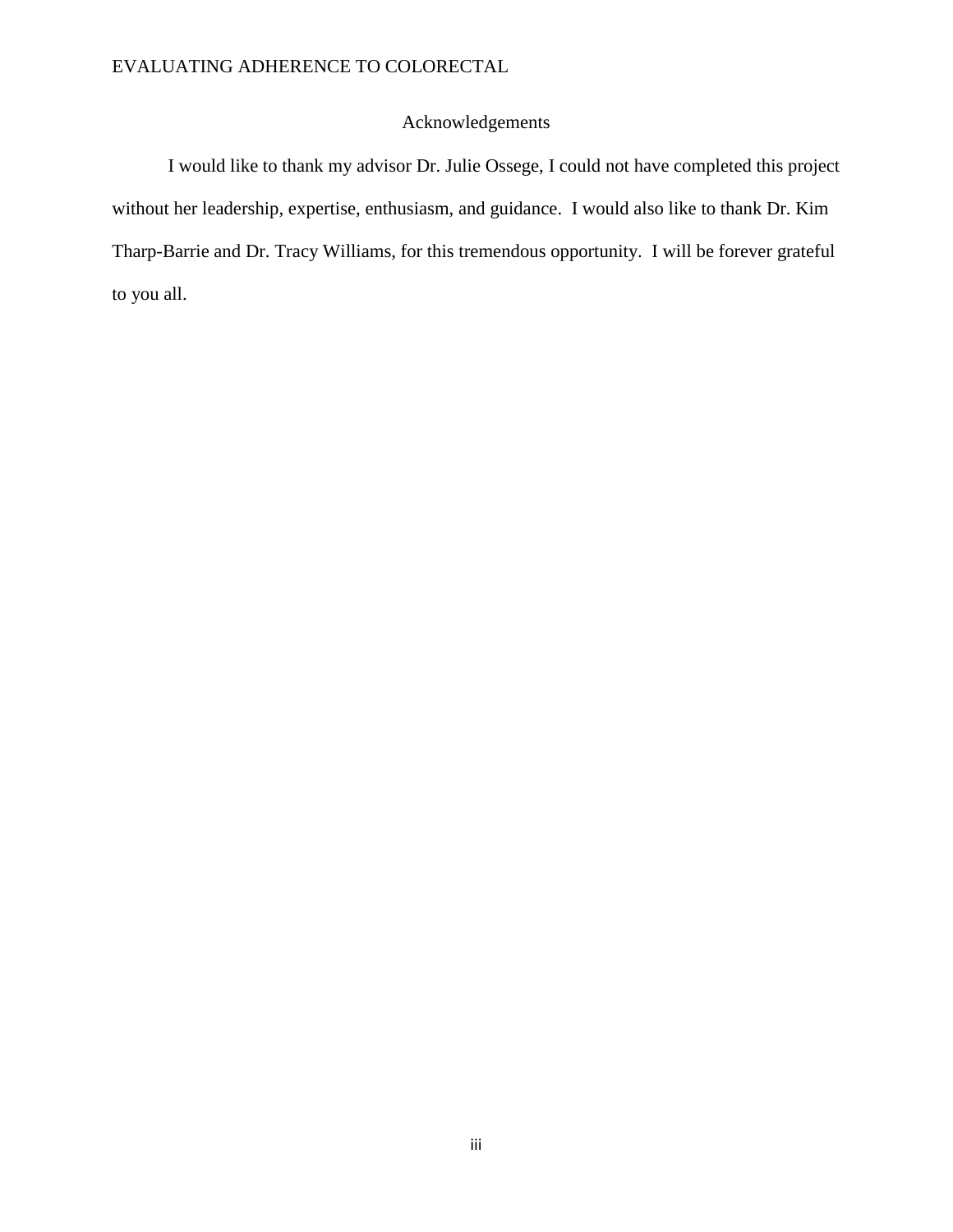## Table of Contents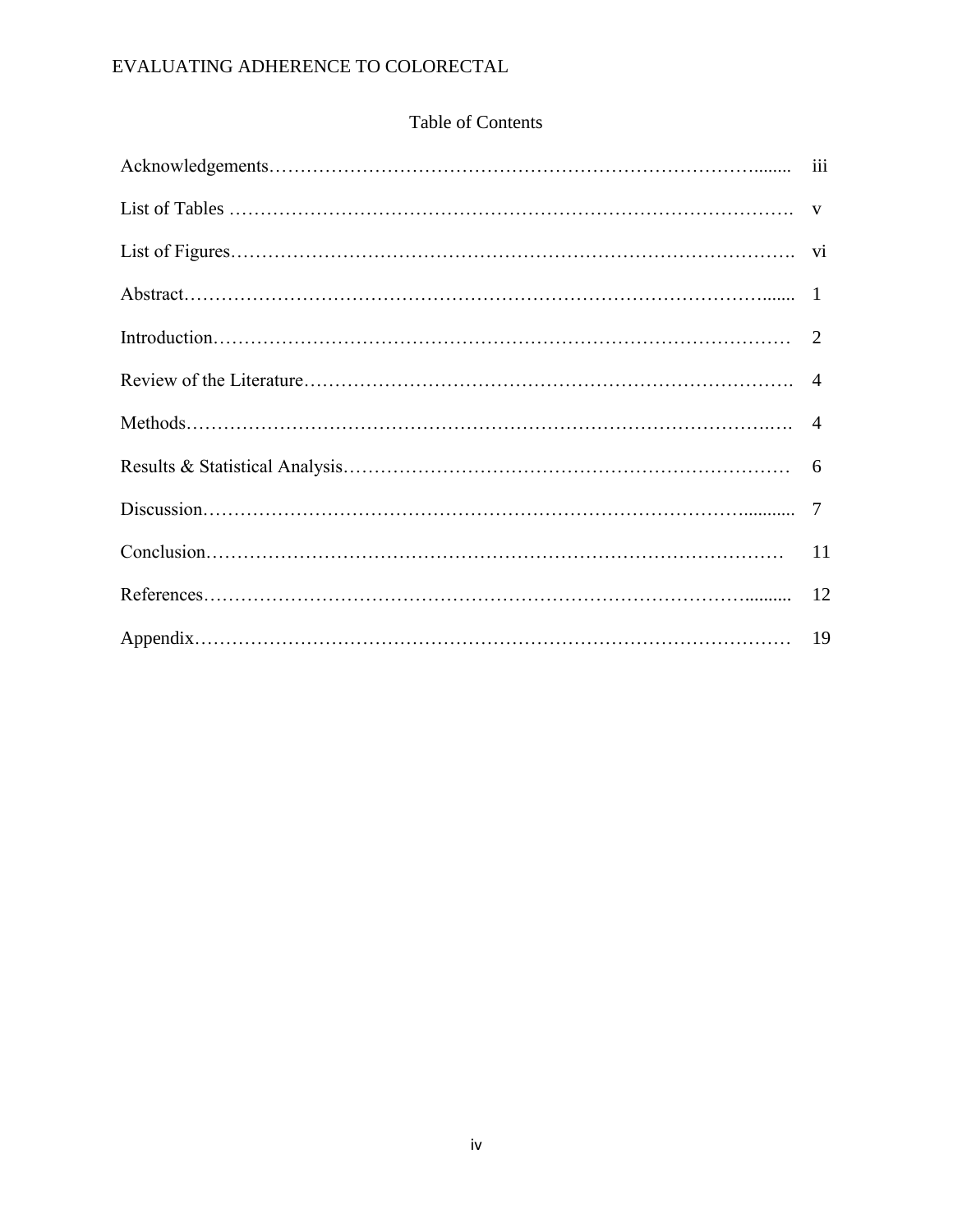## List of Tables

| Table 1 - Number of new colon cancer diagnosis treated at one Kentucky hospital system | 15 |
|----------------------------------------------------------------------------------------|----|
|                                                                                        | 16 |
|                                                                                        | 17 |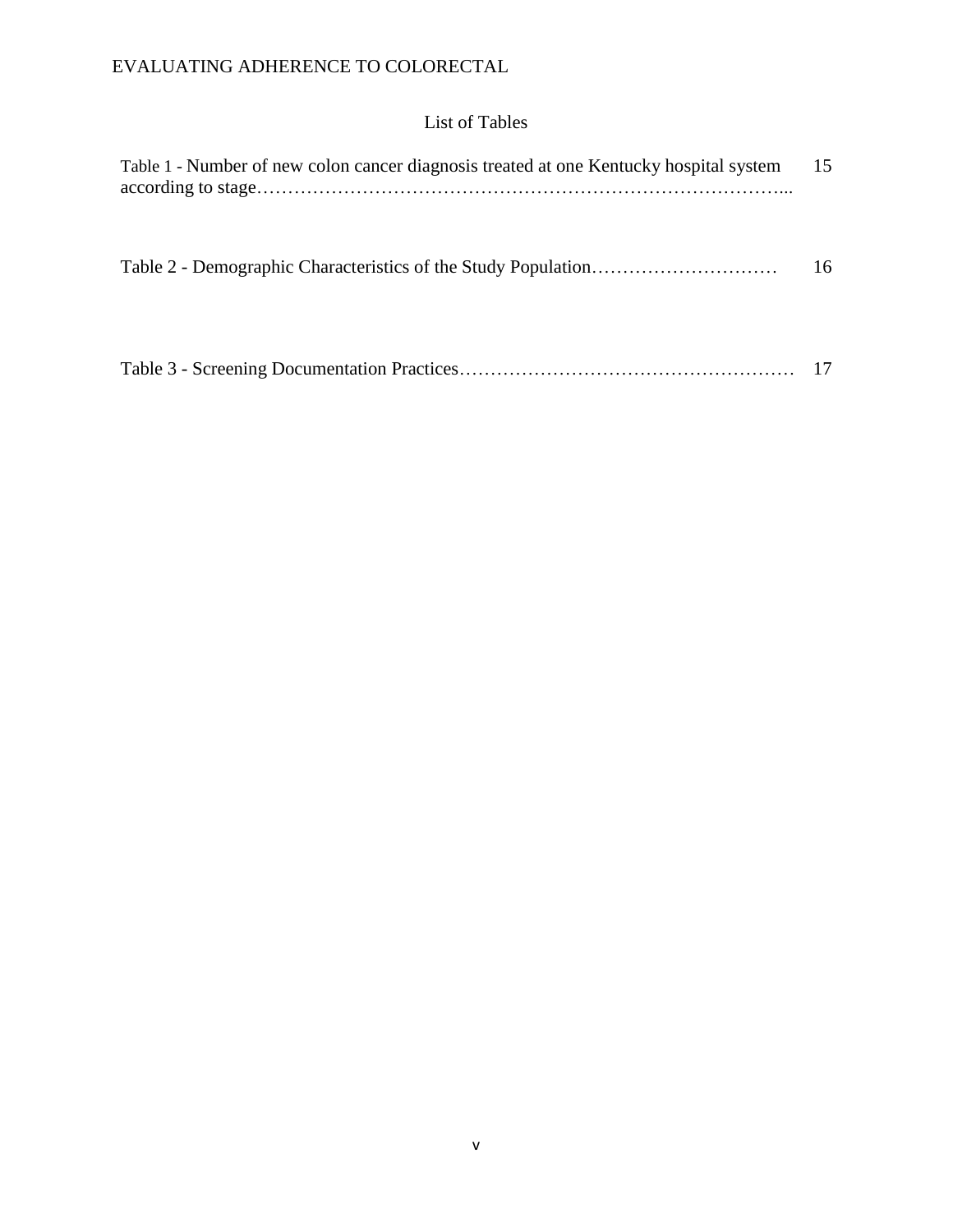# List of Figure

Figure 1 - Colorectal Cancer Screening Status 18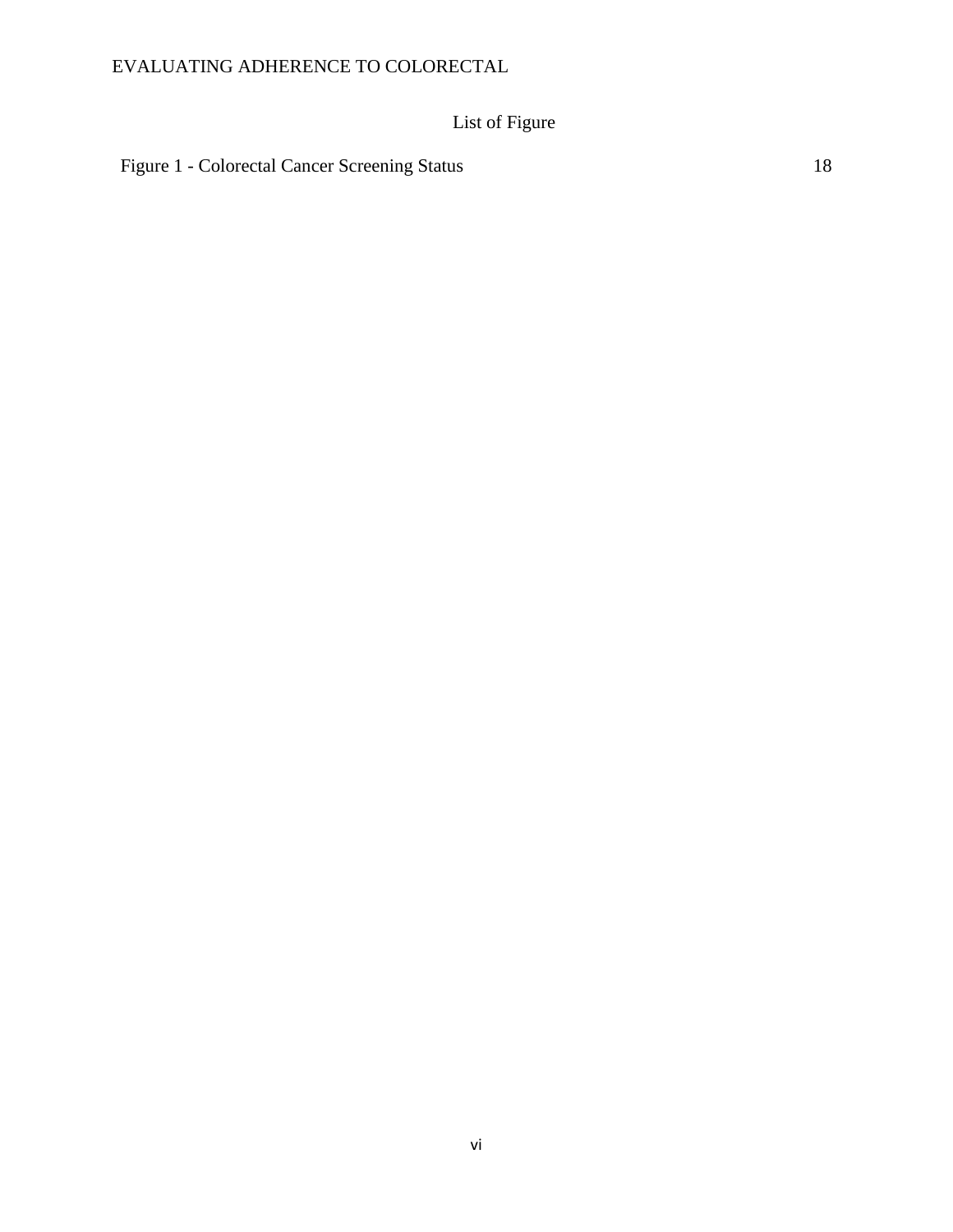#### Abstract

**Purpose:** The purpose of this project and literature review was to determine provider documentation practices of colorectal cancer (CRC) screening, identify the percent of clinic patients who need to be screened, and develop a set of recommendations and targeted interventions which will increase CRC screening rates.

**Methods:** A retrospective chart review including males and females of all ethnicities between the ages of 45 and 80 was performed in one primary care practice. A randomized sample of 360 office visits between February and November of 2015 were selected, of which 281 met the inclusion and exclusion criteria. Patient demographics and characteristics were recorded in Excel. Data were exported to SPSS for analysis.

**Results:** At the time of the chart review, 37% (n=105) of patients were determined to be either not up-to-date with screening or the screening status was not documented. A t-test assuming equal variances was used and determined that those who were offered screening tended to be younger, with a mean age of 60. This is in comparison to those who were not offered screening who demonstrated a mean age of  $67$  ( $p=0.001$ ). Provider documentation practices demonstrated use of the electronic medical record health maintenance tracking module 63% of the time. A Chi-Square test confirmed that use of the health maintenance module increases the likelihood of patients being up-to-date with screening  $(p = 0.000)$ .

**Conclusion:** The findings of this project indicate that interventions such as a tracking tool similar to the health maintenance module are effective at improving cancer screening rates. Recommended interventions include provider and patient education, the implementation of a screening navigator, and timely software updates which impact automated features of the electronic medical record.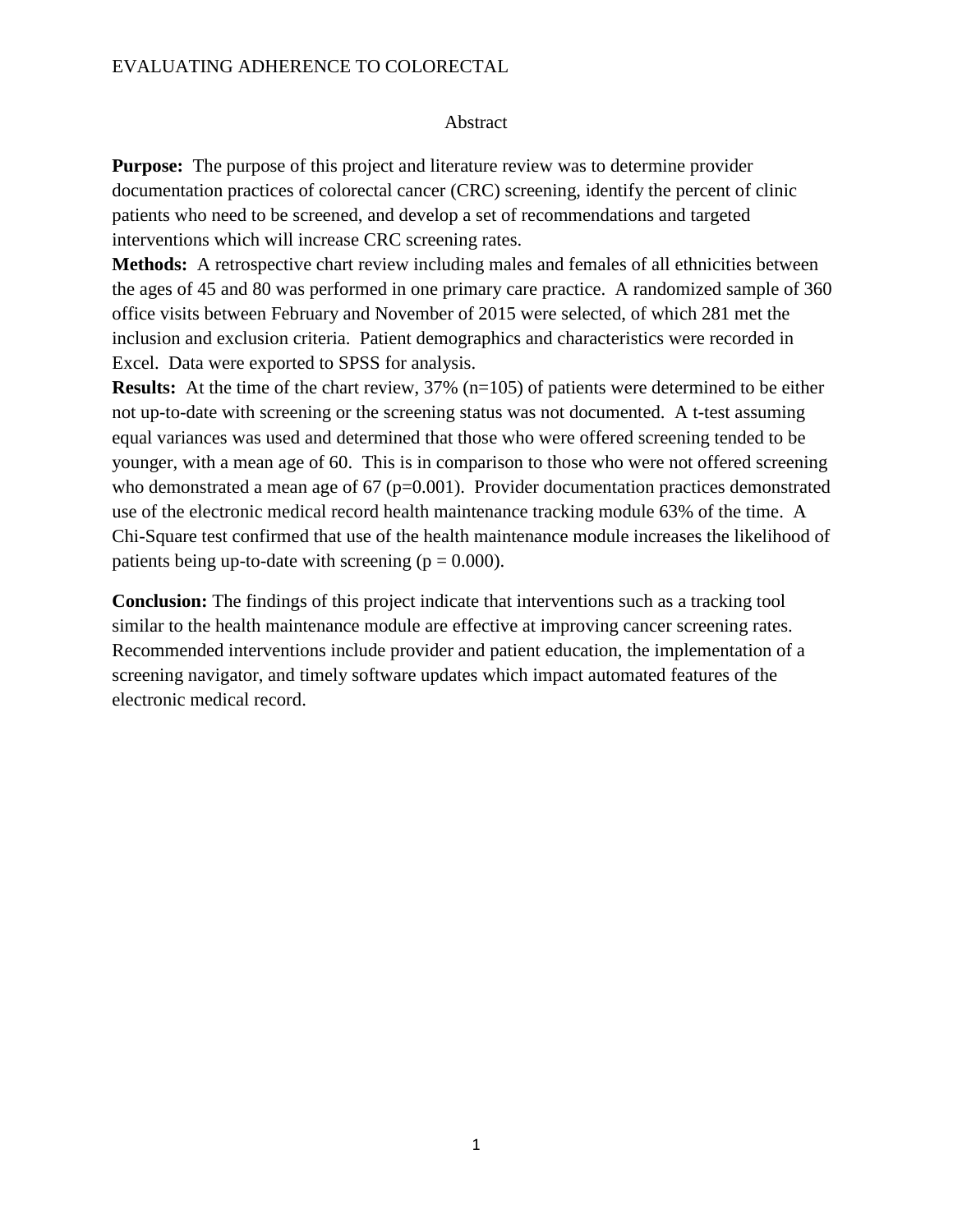Evaluating Adherence to Colorectal Cancer Screening

#### **Introduction**

Colorectal cancer ranks as the third leading cause of cancer related deaths in the United States. In 2016, the American Cancer Society estimates there will be 134,500 new cases of colon or rectal cancer and 49,000 related deaths in the United States. Predictions for the state of Kentucky include approximately 2,200 new colon or rectal cancer diagnoses and an estimated 830 related deaths.

Adherence to the recommended screening practices assists in cancer prevention through the removal of polyps and early detection in stages which are potentially curable (American Cancer Society [ACS], 2016). The relative five-year survival rate for individuals diagnosed early with localized disease is approximately 90%. When diagnosed after the cancer has invaded surrounding tissue and/or lymph node(s), known as regional metastasis, the relative five-year survival rate decreases to an estimated 71%. In individuals diagnosed after the cancer has spread to distant sites within the body, the five-year survival rate decreases dramatically to approximately 14% (Howlader et al., 2016).

The financial impact of prevention and early detection was demonstrated in a study using data from the SEER- Medicare database. Costs for an individual diagnosed with localized colorectal cancer (CRC) were estimated to be \$27,099 for year one and \$2,665 for each subsequent year for surveillance. The cost for CRC diagnosed in later stages with distant metastasis increases to an estimated \$41,562 for year one and \$20,582 for each subsequent year for surveillance and treatment (Lang et al., 2009). According to one Kentucky hospital system cancer registry 33% of new colon cancers treated in 2014 were diagnosed as stage IV. Table 1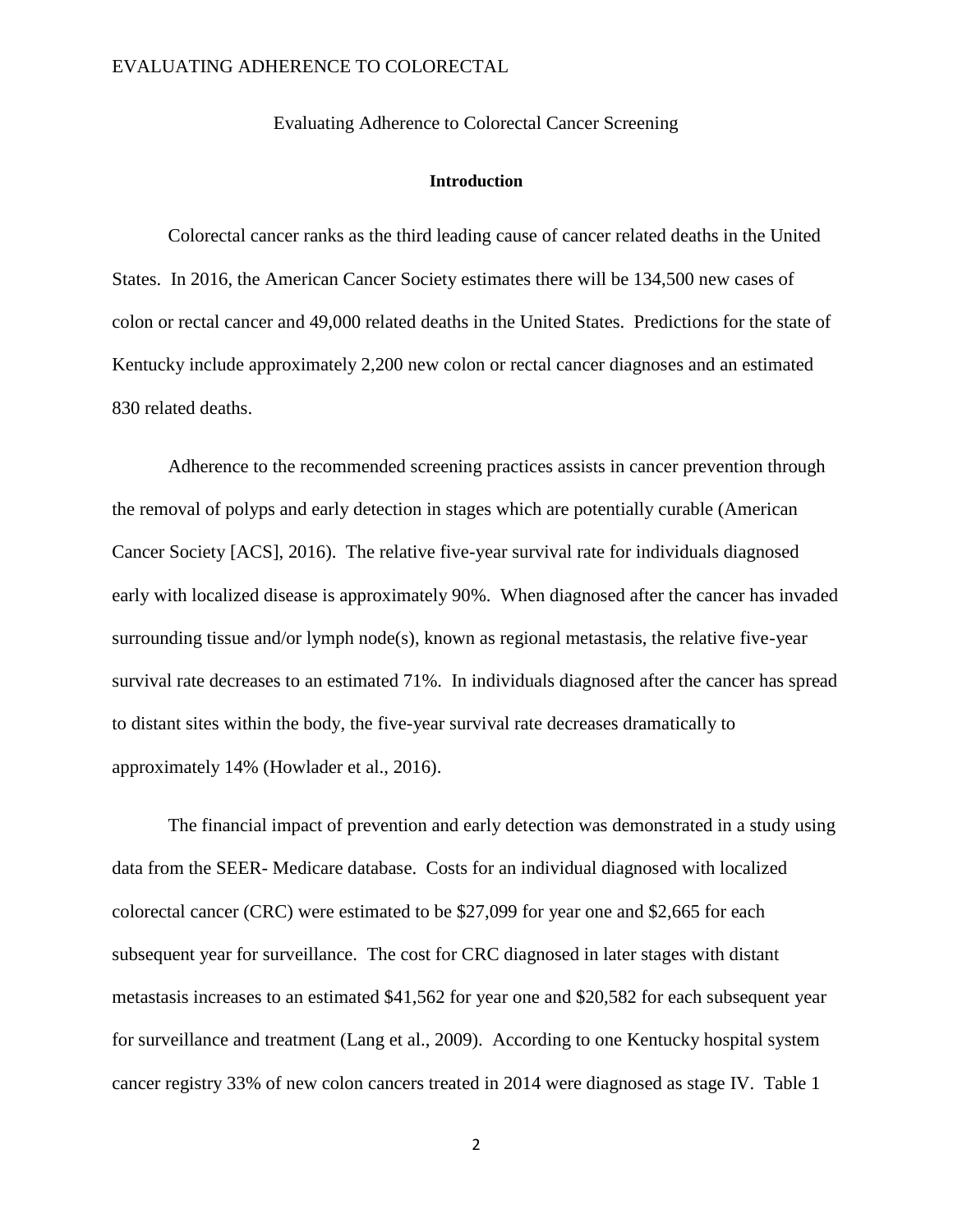categorizes the number of colon cancer patients treated at according to stage at the time of diagnosis and year diagnosed (M. J. Mahoney, personal communication, July 6, 2016).

#### **Outcome Measures**

Colorectal cancer screening plays an important role in improving patient outcomes and decreasing healthcare related costs. The objectives of this practice inquiry project included:

- determining provider documentation practices of CRC screening,
- identifying the percent of clinic patients who need to be screened, and
- developing a set of recommendations and targeted interventions which will increase CRC screening rates.

Interventions of interest included the establishment of community outreach programs, nurse navigators, and mechanisms to track and report screening due dates assisting in prompt scheduling of appointments. According to the Oncology Nursing Society:

An oncology nurse navigator (ONN) is a professional registered nurse with oncology-specific clinical knowledge who offers individualized assistance to patients, families, and caregivers to help overcome healthcare system barriers. Using the nursing process, an ONN provides education and resources to facilitate informed decision making and timely access to quality health and psychosocial care throughout all phases of the cancer continuum (*Navigator Competencies*, 2013, p. 6)".

A literature review was conducted to evaluate the effect of patient navigation on increasing access to and performance of colorectal cancer screenings.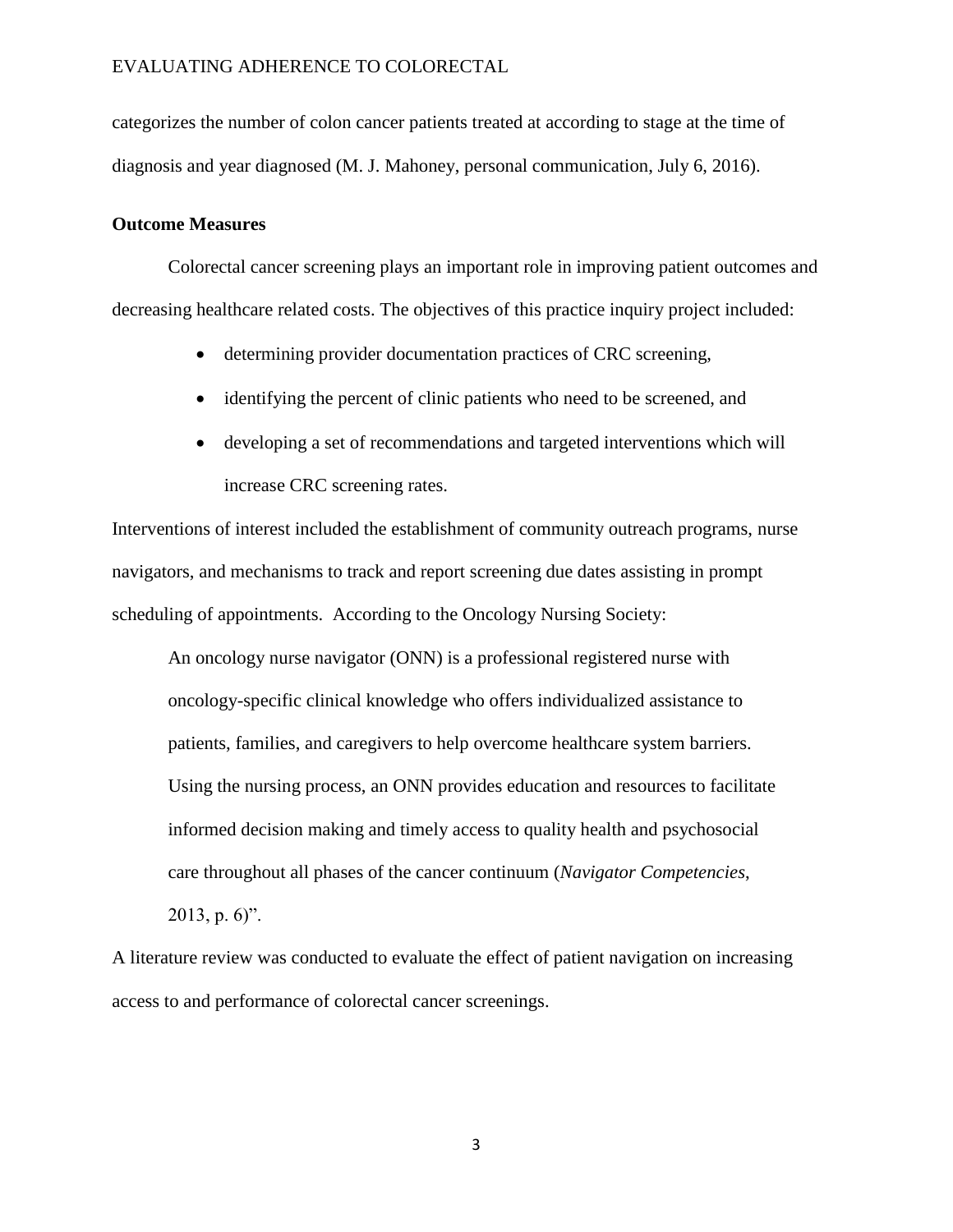#### **Review of the Literature**

The research articles reviewed focused on the impact of patient outreach and patient navigation programs on cancer screening rates. Interventions provided by such programs included: reminder telephone calls; educational mailings/brochures; resolution of anxiety through counseling and education; scheduling appointments for the patient; and the removal of any barriers to screening, i.e. travel, child care, and financial concerns. Review of the literature demonstrated patient outreach and navigation programs were successful at increasing cancer screening rates, decreasing lost to follow-up and missed appointment rates, decreasing time intervals between testing, and improving continuity of care (Braun et al., 2015; Green et al., 2013; Horne et al., 2015; Laser et al., 2011; Luckett, Pena, Vitonis, Bernstein, & Feldman, 2015; & Percac-Lima et al., 2013).

The evidence also demonstrated as patient navigation successfully decreased lost to follow-up and missed appointment rates, cytology and pathology of lesions tended to be less severe (Luckett et al., 2011 & Percac-Lima et al., 2013). This indicates patient outreach and navigation programs improved patient outcomes by assisting in earlier detection of cancer. These types of programs should begin with tracking health maintenance due dates and continue through completion of the screening procedure, required follow up, and treatment if indicated (see Appendix for literature review).

#### **Methods**

#### **Setting**

This study was conducted at a patient centered medical home consisting of eight providers located in Kentucky. Prior to beginning research activities, approval for this nonexperimental univariate descriptive study was obtained from both the affiliated hospital system's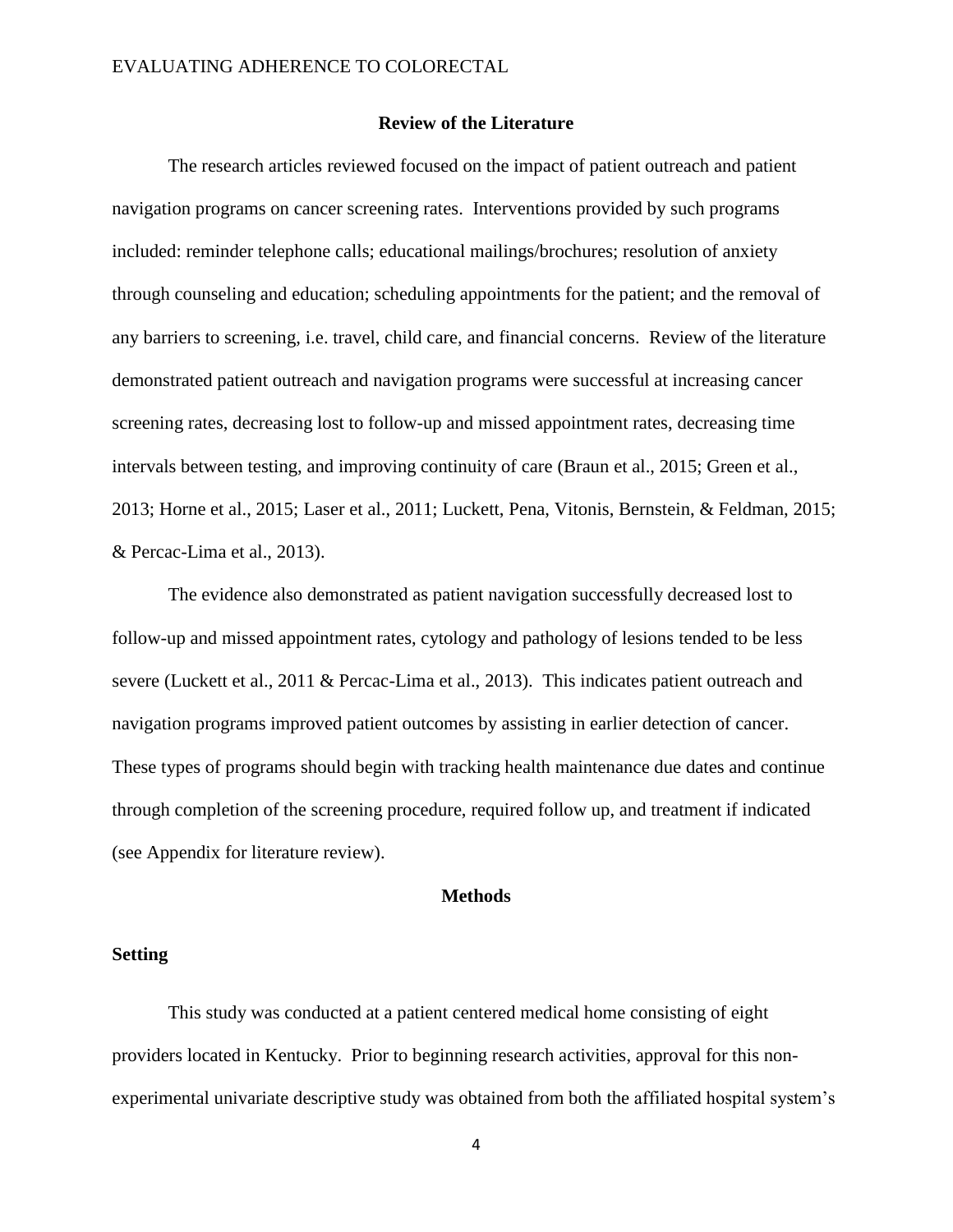Office of Research Administration and the University of Kentucky's Institutional Review Board. Colon cancer screening guidelines published by the American College of Gastroenterology (ACG) were used to determine elements of data collection. According to the ACG, for individuals without familial adenomatous polyposis (FAP), heredity nonpolyposis colorectal cancer (HNPCC), or a family history of CRC, screening begins at age 45 for African Americans and age 50 for all other ethnic groups (Rex et al., 2009).

### **Participants**

A sample of 360 patients, both male and female and of all ethnicities were randomized and selected using http://www.randomizer.org/. All patients met the inclusion criteria of being between the ages of 45 to 80 and had an office visit with a physician or nurse practitioner between the dates of February 1, 2015 to November 30, 2015. Patients who presented for an acute illness, were determined to be undergoing treatment for cancer, were identified as duplicate patient, were following up after a hospital stay, or were reported as deceased were excluded. After review of the data, 281 patients were determined to be eligible for the study. Table 2 describes the demographic characteristics of the study population. The mean age was 63.52, over half of the population was female, 90% were Caucasian, and approximately 50% had commercial insurance.

#### **Study Design**

A retrospective comprehensive chart review was performed to collect demographic information, family history, prior screening dates, screening due dates, and provider documentation practices. Status of colorectal cancer screening, if ordered, was also recorded as: completed, canceled, insurance/financial barrier, unable to contact patient, not scheduled,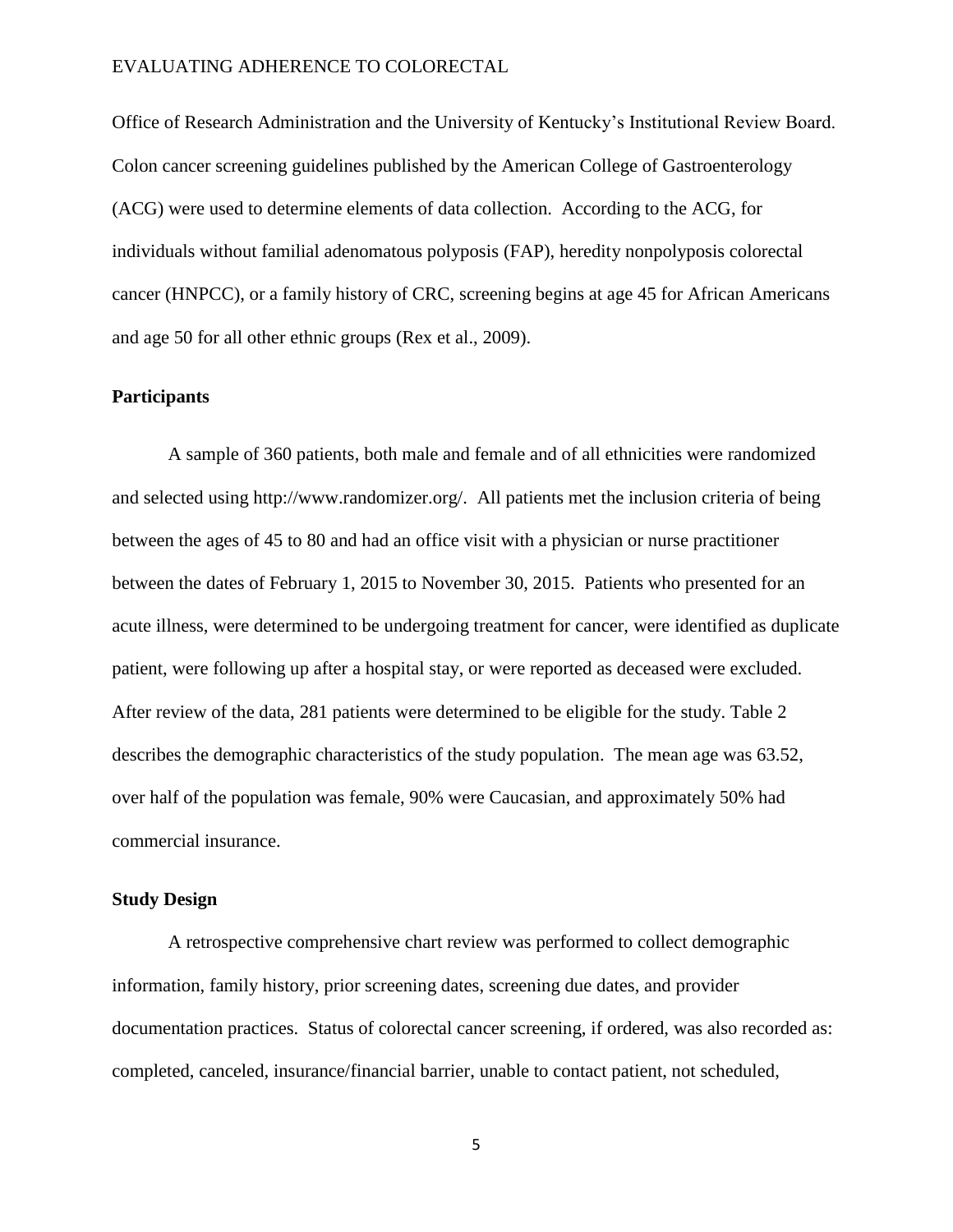declined, or not a candidate. The data were analyzed to determine provider compliance rates for addressing CRC screening, overall screening rates, provider use of the health maintenance module, and demographic trends within the population. No identifiable provider information was collected to in order to protect their privacy.

The health maintenance tracking module is available within the electronic medical record (EMR) and contains the completion and/or due dates of individualized disease prevention activities such as: cancer screening, vaccinations, osteoporosis screening, routine diabetic care, etc. The health maintenance module then alerts patients and providers when an activity is due to be ordered and scheduled. Many disease prevention activities are intuitively added to the module by the software and based on guidelines provided by the United States Preventive Services Task Force (USPSTF) and other elements such as gender, age, and diagnosis (Roszell, 2015).

#### **Results and Statistical Analysis**

#### **Screening Rates**

Data were analyzed using SPSS software and Excel. At the time of the chart review 105 patients, or 37%, were determined to be either not up-to-date with screening or their screening status was not documented. According to the documentation in the electronic chart, screening was offered to 39 of the 105 patients. Nineteen unscreened patients who were offered screening declined while 20 agreed to be screened (Figure 1). Only 50% (n=10) of those who agreed to be screened actually completed the screening process; five canceled and never rescheduled, the office was unable to contact three of the patients, no attempt to schedule the appointment was made with one of the patients, and one individual declined the appointment once offered. A ttest assuming equal variances was used and determined that those offered screening tended to be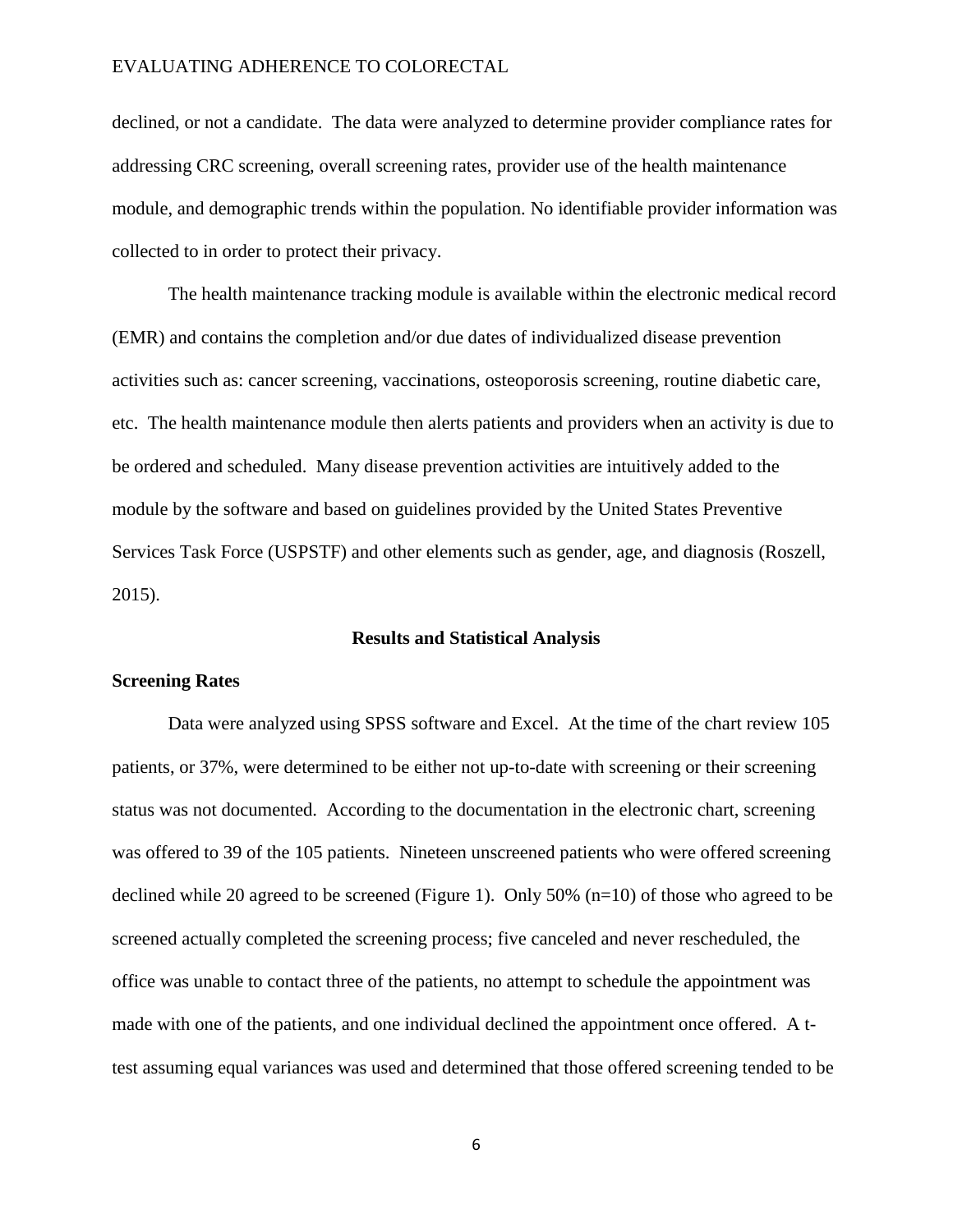younger, with a mean age of 60 compared to those not offered screening who demonstrated a mean age of  $67$  ( $p=0.001$ ). Notably, cancer screening was no longer tracked in the health maintenance module on 31 patients, all of whom were age 75 and older. The 75 and older population in this study consisted of 35 patients total. Utilizing Chi-Square and Fisher's Exact tests, no significant differences were found among gender, race, or family history.

### **Provider Documentation Practices**

Provider documentation practices demonstrated use of the health maintenance module 63% of the time (Table 3). When the module was used correctly, 89% of the patients were found to be up-to-date with colorectal cancer screening practices compared with 18% when the module was not used or used incorrectly. A Chi-Square test confirmed that use of the health maintenance module increases the likelihood of patients being up-to-date with screening  $(p = 0.000)$ . Documentation practices per provider yielded similar results. Providers with a high usage rate of the health maintenance module tended to have a higher percentage of patients up-to-date with screening.

### **Discussion**

#### **Recommended Interventions**

In this study, 63% of patients were successfully screened for colorectal cancer. According to the Healthy People 2020 initiative, the goal is to have 70.5 percent of the population up-to-date with CRC screening by the year 2020 (Healthy People 2020, 2016). Based on the findings of this project and the literature review, several targeted interventions have been created and are recommended to assist in meeting this goal. Recommended interventions are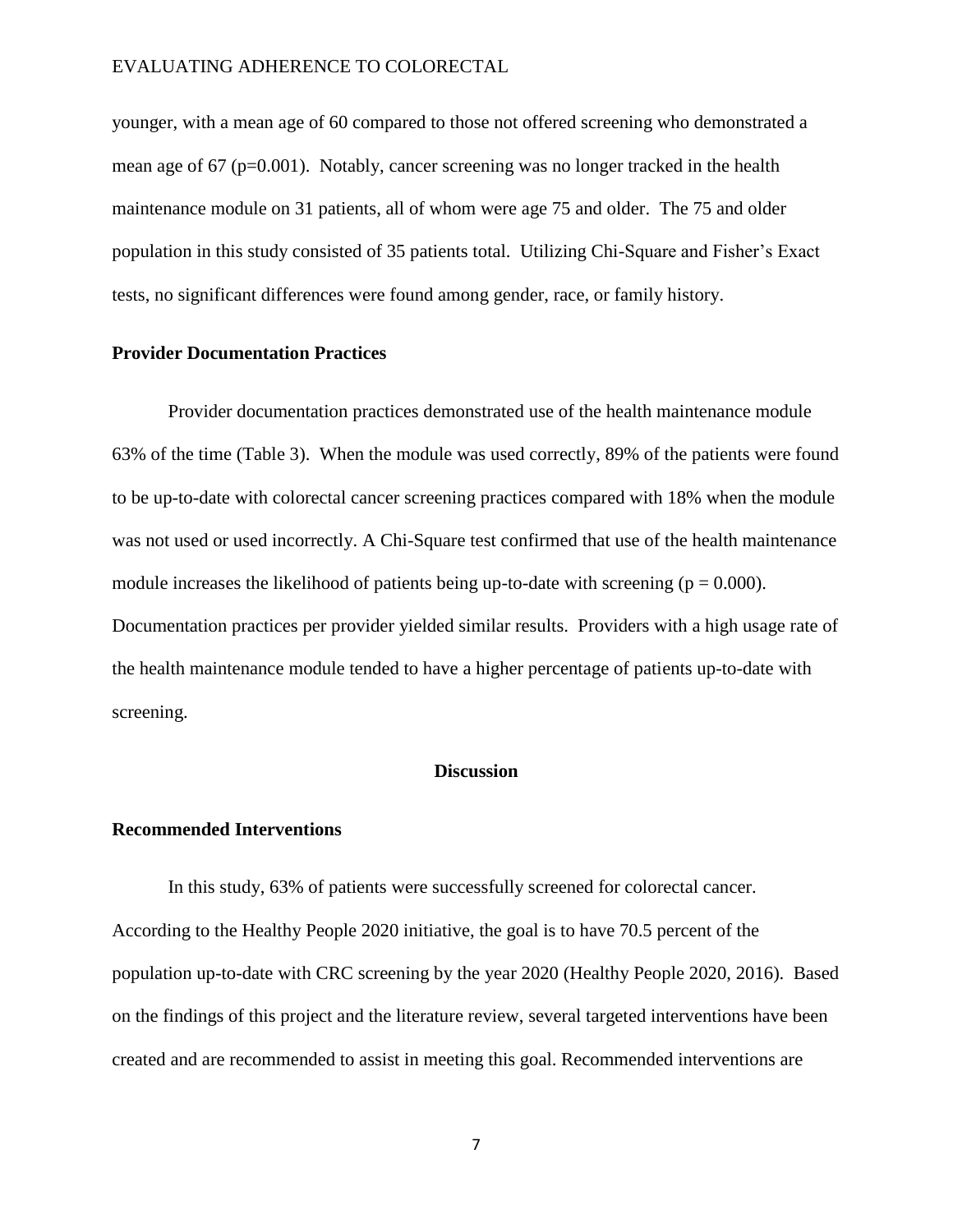specifically aimed toward increasing correct use of the health maintenance module, patient education, and removal of barriers to care.

According to the results of this project, use of a tool such as the health maintenance tracking module is successful in increasing CRC screening rates. The accuracy and success of the module is dependent upon provider use and correct data entry by the end user. During review of patient records multiple documentation errors were encountered. Frequent errors occurred due to defaults set in the EMR which were not modified or overridden by the provider. These errors resulted in the due date for the patient's next CRC screening being incorrect, sometimes by as much as 10 years. The impact of such errors could result in negative patient outcomes. Based on these findings, a recommended intervention includes provider education to increase use and reinforce correct use of the health maintenance module.

During data collection it was observed that a majority of individuals 75 and older no longer had colon cancer screening information included in the health maintenance module. Guidelines published by the USPSTF drive the automated management of the tracking module (Roszell, 2015). An updated version of the CRC screening guidelines was published by the USPSTF in June 2016, the new recommendation includes screening for individuals ages 76 to 85 continue to be tracked based on the patient's current health status and the provider's clinical judgement (United States Preventive Services Task Force [USPSTF], 2016). Based on this information, a recommendation is indicated to ensure the EMR's software is using the most upto-date guidelines. Furthermore, the removal of screening due dates should be at the discretion of the provider and patient and not an automated function controlled by software.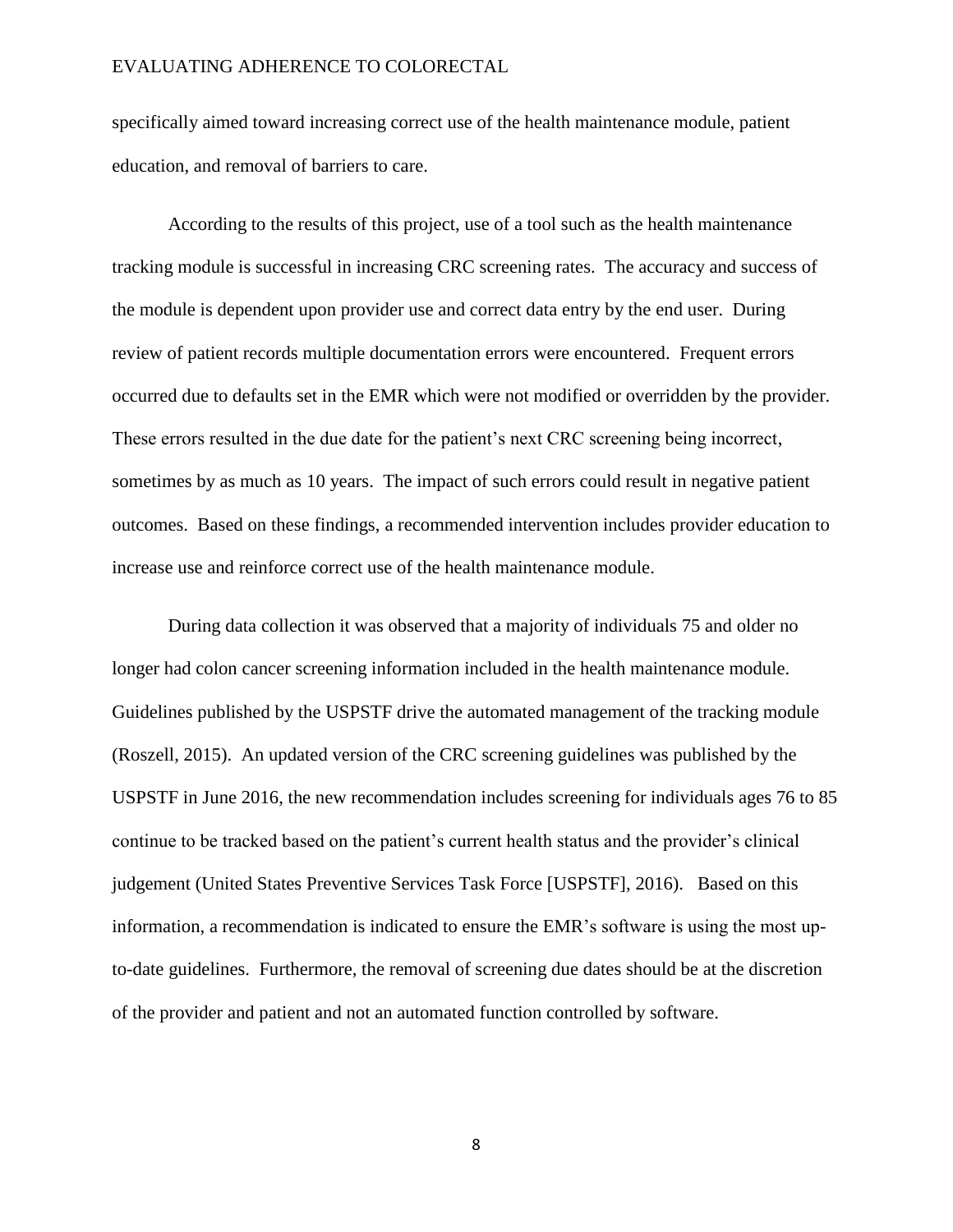The results of the literature review and project also support a targeted intervention such as the implementation of a cancer screening patient navigator. The creation of a report extrapolating the data from the health maintenance module would aid in tracking cancer screening. The navigator could be responsible for contacting those individuals due for screening or who declined screening in the office to provide in depth education, reassurance, and assist in the removal of barriers. Given the results of this study, which demonstrated that individuals not offered screening during provider office visits tended to be older with a mean age of 67, the use of a navigator could be especially advantageous among this age group. Analysis of the data also showed only 50% of patients who agreed to screening actually completed screening. In light of this information, a navigator would begin following a patient when a need for screening has been established and continue through procedure completion and coordinating future referrals as indicated by the results. The literature demonstrated navigation programs were successful at increasing cancer screening rates and improving patient outcomes (Braun et al., 2015; Green et al., 2013; Horne et al., 2015; Laser et al., 2011; Luckett et al., 2015; Percac-Lima et al., 2013). Therefore, one could presume a compound effect with the concomitant use of a health maintenance module. Further research is necessary in this area.

The new guidelines published by the USPSTF recognize there are several CRC screening modalities however, due to lack of evidence the guidelines do not recognize one screening modality as being more superior. The USPSTF undoubtedly acknowledges that CRC screening and an ongoing screening plan reduces the associated mortality rate (USPSTF, 2016). Patients should be actively involved in the selection of a screening modality that is right for them. To assist in the informed decision making process and creation of an individualized screening plan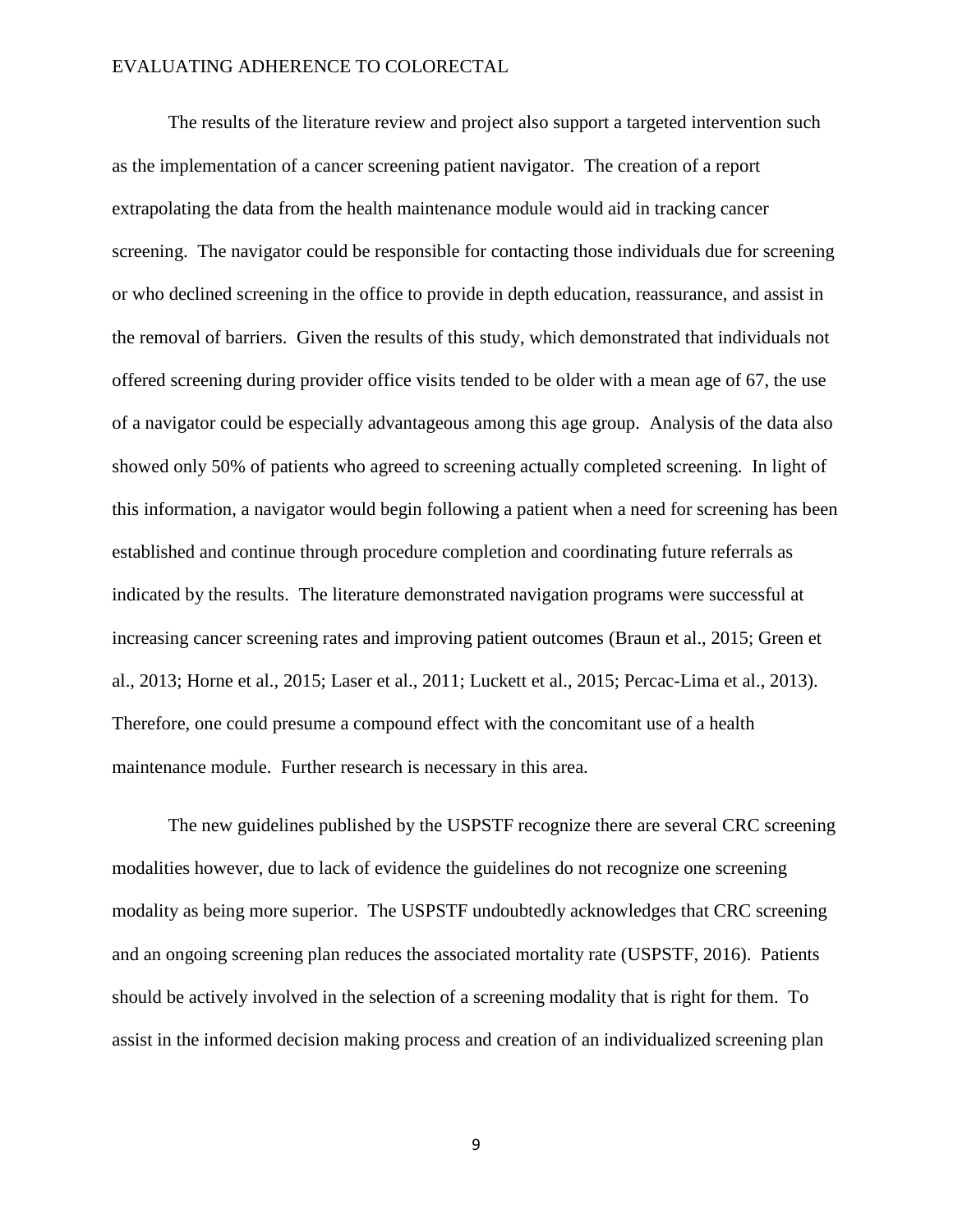patient education should include procedure details, risks, benefits, and frequency of each screening modality.

This project was limited to colonoscopy screening. More research is needed to determine differences in provider practices and screening rates using all CRC screening modalities. A future study of specific interest includes the use of a tracking report which extrapolates data from the health maintenance module to identify patients of Medicare age who are due for screening or declined screening in the provider office. A patient navigator would then contact each patient in the report to provide education regarding the varying screening modalities and offer to make procedure arrangements through the primary care provider. This study could evaluate the effect that a screening navigator and in depth patient education on all screening modalities has on increasing CRC screening rates.

### **Limitations**

Multiple limitations were identified during the course of this study which may limit generalizability. First, the population was 90% Caucasian with insurance and limited to one primary care office. In addition, some screening completion dates were based on patient report if performed at an outside facility. Another limitation included a change made to the EMR during the study period which added a screening notification alert to the provider under the heading of Best Practice Advisories. A future study comparing data before and after implementation of this new feature is warranted to determine the effectiveness of increasing screening rates.

The USPSTF finalized new guidelines for CRC screening in June of 2016 with two significant updates which impacted this study. The first update recognized the decision for CRC screening among individuals between the ages of 76 and 80 should be at the provider's and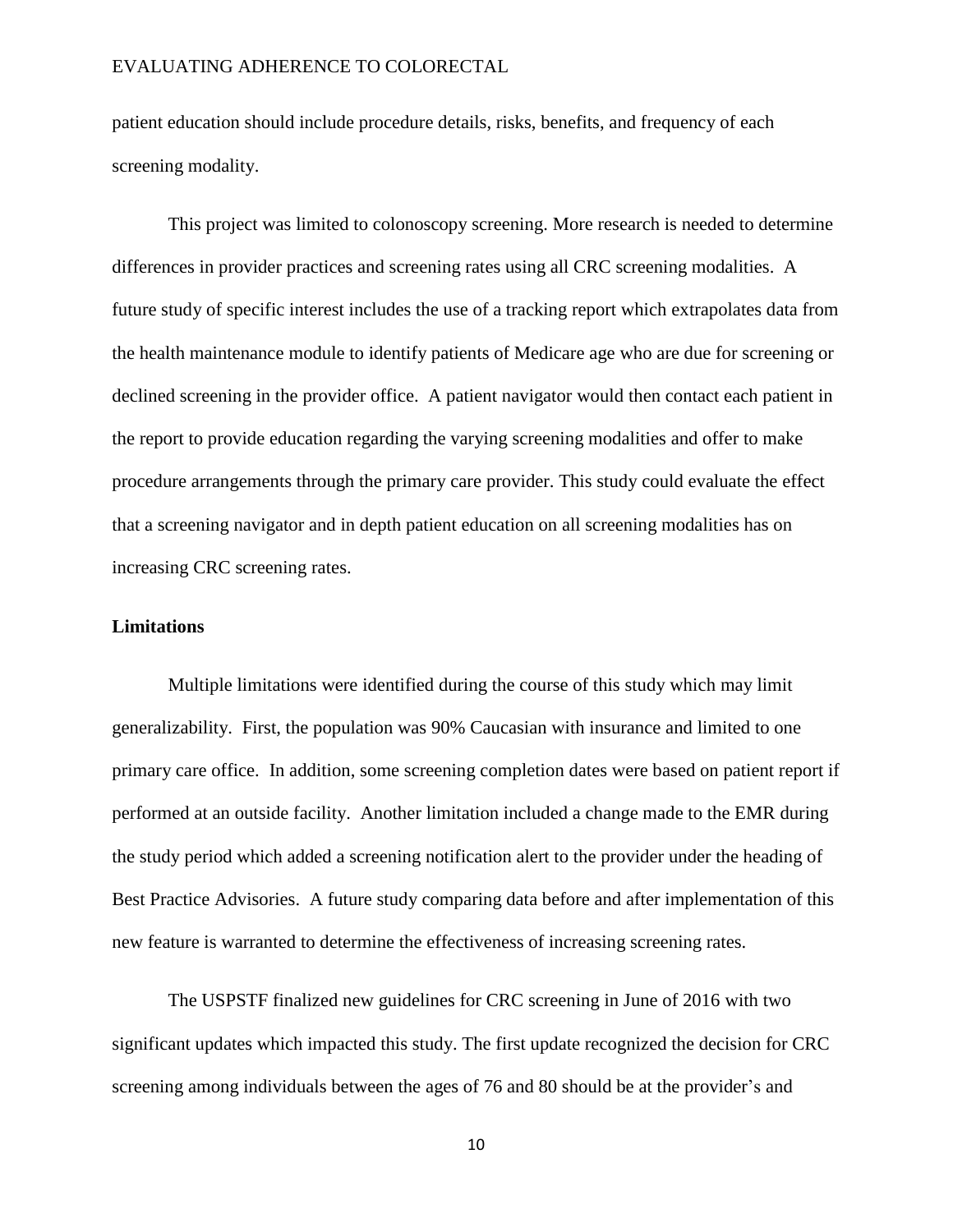patient's discretion based on health status. The second update acknowledged the benefits and risks of several screening modalities, however does not recognize one screening modality as superior to the others (USPSTF, 2016).

#### **Conclusion**

The findings of this study and the literature review indicate interventions such as a patient navigator and a tracking tool similar to the health maintenance module are effective at improving cancer screening rates. It remains to be seen if one is better than the other or if the combination is the best practice. Recommended interventions based on this project include provider education, the implementation of a screening navigator, and ensuring automated features of the EMR are based on current evidence based guidelines. Future research will be necessary to evaluate the effectiveness of these interventions and to determine the impact a screening navigator has on decreasing time from screening to diagnosis and treatment if indicated.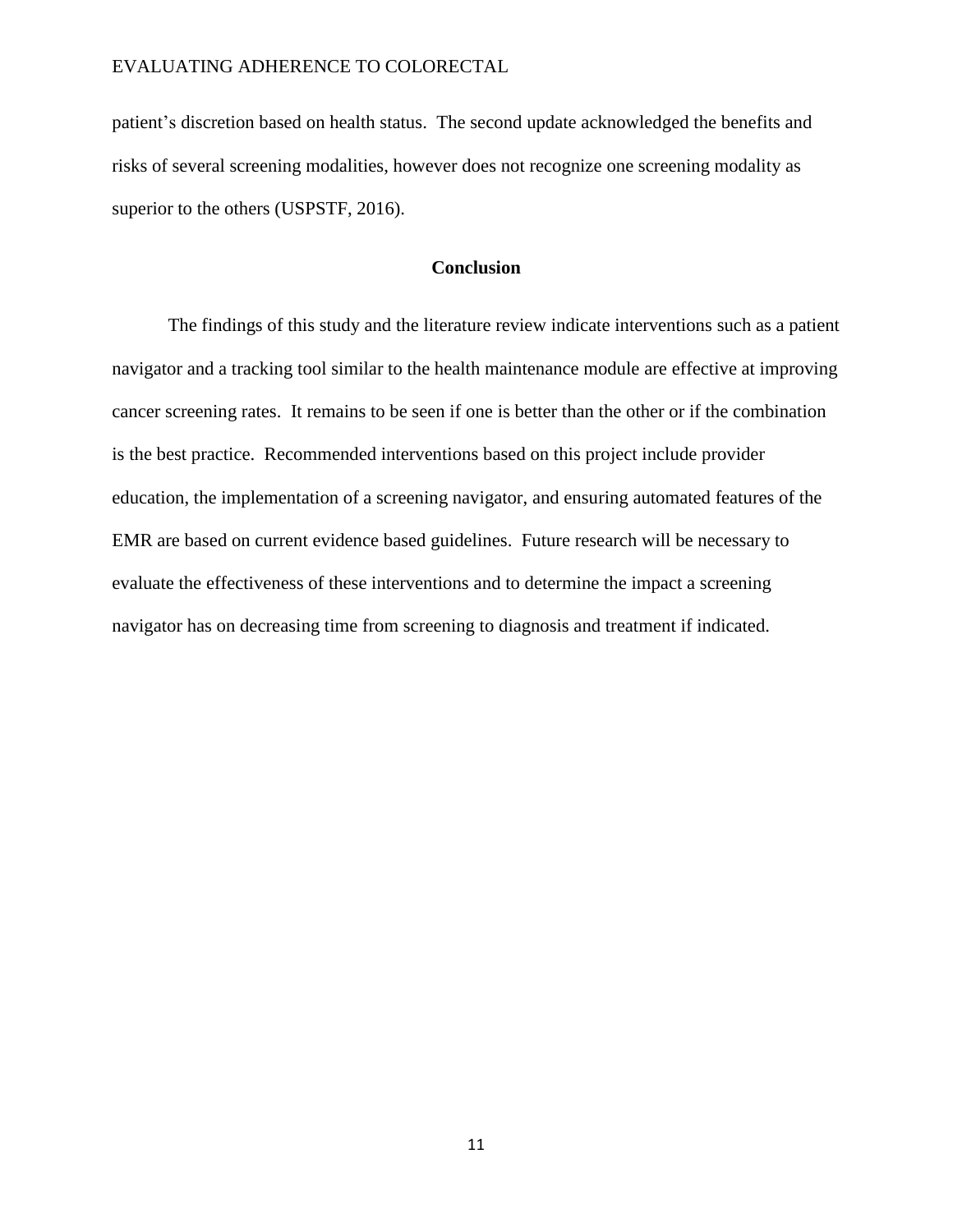#### References

American Cancer Society. (2016). Cancer facts and figures: 2016. *American Cancer Society*, 1- 66. Retrieved from http://www.cancer.org/acs/groups/content/@research/documents/document/acspc-047079.pdf American Cancer Society. (2016). Cancer prevention & early detection facts & Figures. *American Cancer Society*, 1-40. Retrieved from

http://www.cancer.org/acs/groups/content/@editorial/documents/document/acspc-047623.pdf

- Braun, K. L., Thomas, W. L., Domingo, J. B., Allison, A. L., Ponce, A., Kamakana, P. H., ... Tsark, J. U. (2015). Reducing cancer screening disparities in Medicare beneficiaries through cancer patient navigation. *The American Geriatrics Society*, *63*(2), 365-370.
- Green, B. B., Wang, C., Anderson, M. L., Chubak, J., Meenan, R. T., Vernon, S. W., & Fuller, S. (2013). An automated intervention with stepped increases in support to increase uptake of colorectal cancer screening. *American College of Physicians*, *158*(5), 301-310.
- U.S Department of Health and Human Services. Office of Disease Prevention and Health Promotion (n.d.). Health People 2020. (2016). *Healthy People 2020:* Retrieved from https://www.healthypeople.gov/2020/topics-objectives/topic/cancer/objectives
- Horne, H. N., Phelan-Emrick, D. F., Pollack, C. E., Markakis, D., Wenzel, J., Ahmed, S., ... Ford, J. G. (2015). Effect of patient navigation on colorectal cancer screening in a community-based randomized controlled trial of urban African American adults. *Cancer Causes Control*, *26*(), 239-246. http://dx.doi.org/10.1007/s10552-014-0505.0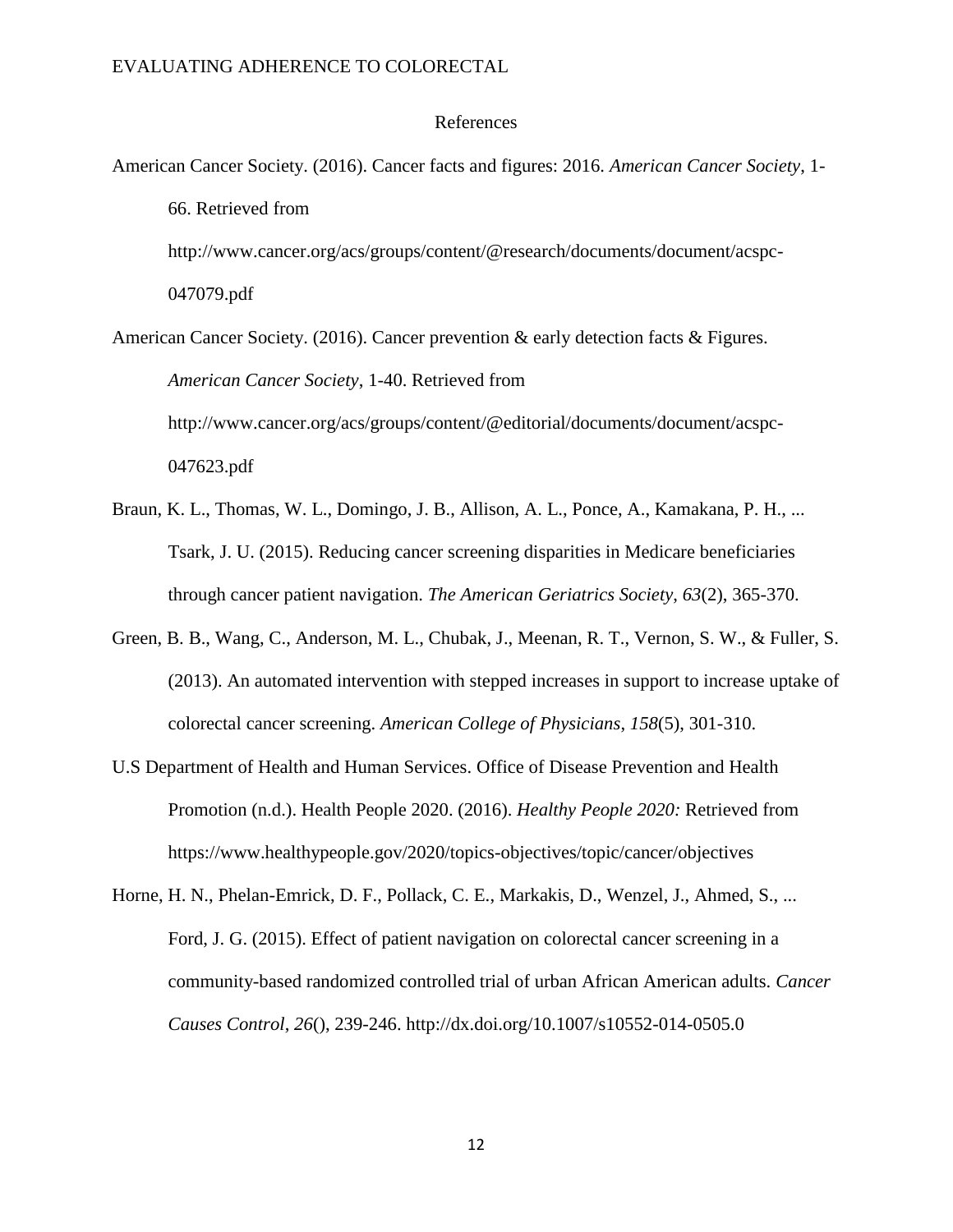- Howlader, N., Noone, A. M., Krapcho, M., Miller, D., Bishop, K., Altekruse, S. F., ... Cronin, K. A. (2016). SEER cancer statistic review, 1975-2013. Retrieved from http://seer.cancer.gov/csr/1975\_2013/
- Lang, K., Lines, L. M., Lee, D. W., Korn, J. R., Earle, C. C., & Menzin, J. (2009). Lifetime and treatment - phase costs associated with colorectal cancer: Evidence from SEER-Medicare data. *Clinical Gastroenterology and Hepatology: The Official Clinical Practice Journal of the American Gastroenterological Association*, *7*, 198-204. http://dx.doi.org/http:dx.doi.org/10.1016/j.cgh.2008.08.034
- Lasser, K. E., Murillo, J., Lisboa, S., Casimir, N., Valley-Shah, L., Emmons, K. M., ... Ayanian, J. Z. (2011). Colorectal cancer screening among ethnically diverse, low income patients: A randomized controlled trial. *American Medical Association*, *171*(10), 906-912.
- Luckett, R., Pena, N., Vitonis, A., Bernstein, M. R., & Feldman, S. (2015). Effect of patient navigator program on no-show rates at an academic referral colposcopy clinic. *Journal of Women's Health*, *24*(7), 608-615. http://dx.doi.org/10.1089/jwh.2014.5111
- Norton Cancer Institute. (2011-2015). Norton Cancer Institute: Annual reports. *Norton Cancer Institute*. Retrieved from https://nortonhealthcare.com/pages/nciannualreports.aspx
- *Oncology Nursing Society: Oncology nurse navigator core competencies*. (2013). Retrieved from https://www.ons.org/sites/default/files/ONNCompetencies.pdf

Percac-Lima, S., Benner, C. S., Lui, R., Aldrich, L. S., Oo, S. A., Regan, N., & Chabner, B. A. (2013). The impact of a culturally tailored patient navigator program on cervical cancer prevention in Latina women. *Journal of Women's Health*, *22*(), 426-431. http://dx.doi.org/10.1089/jwh.2012.3900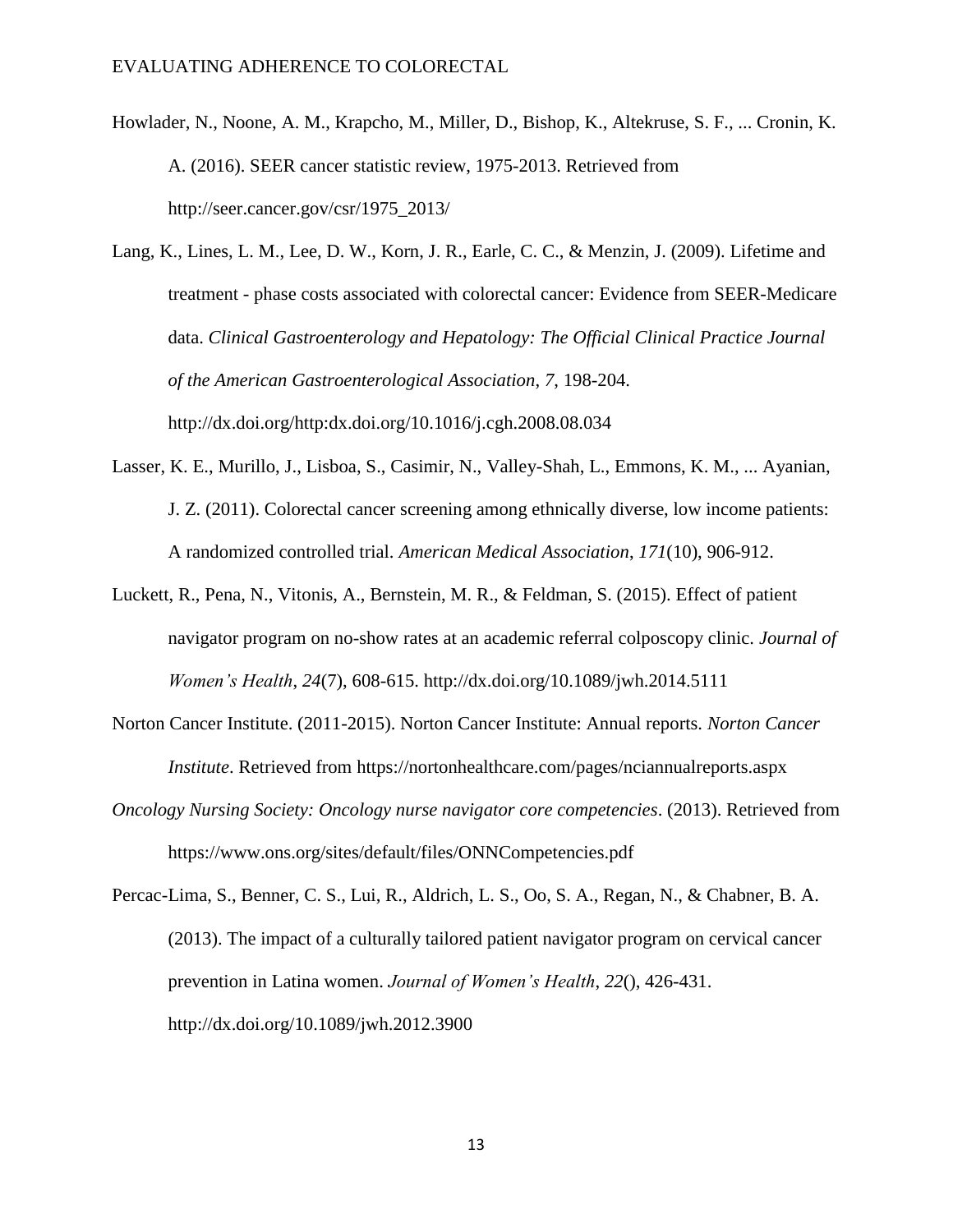Rex, D. K., Johnson, D. A., Anderson, J. C., Schoenfeld, P. S., Burke, C. A., & Inodomi, J. M. (2009, March). American College of Gastroenterology guidelines for colorectal cancer screening 2008. *The American Journal of Gastroenterology*, *104*(), 739-750.

Roszell, S. (2015). Overview - Health Maintenance. Retrieved from http://nsite/departments/epic/\_layouts/15/WopiFrame.aspx?sourcedoc=/departments/epic/ Shared%20Documents/Ambulatory%20(Physician%20Office)/Ambulatory%20Tip%20S heets/AMB114\_QRG.docx&action=default

United States Preventive Services Task Force. (2016). Screening for colorectal cancer US Preventive Services Task Force recommendation statement. *JAMA*, *315*, 2564-2575. Retrieved from http://jama.jamanetwork.com/article.aspx?articleid=2529486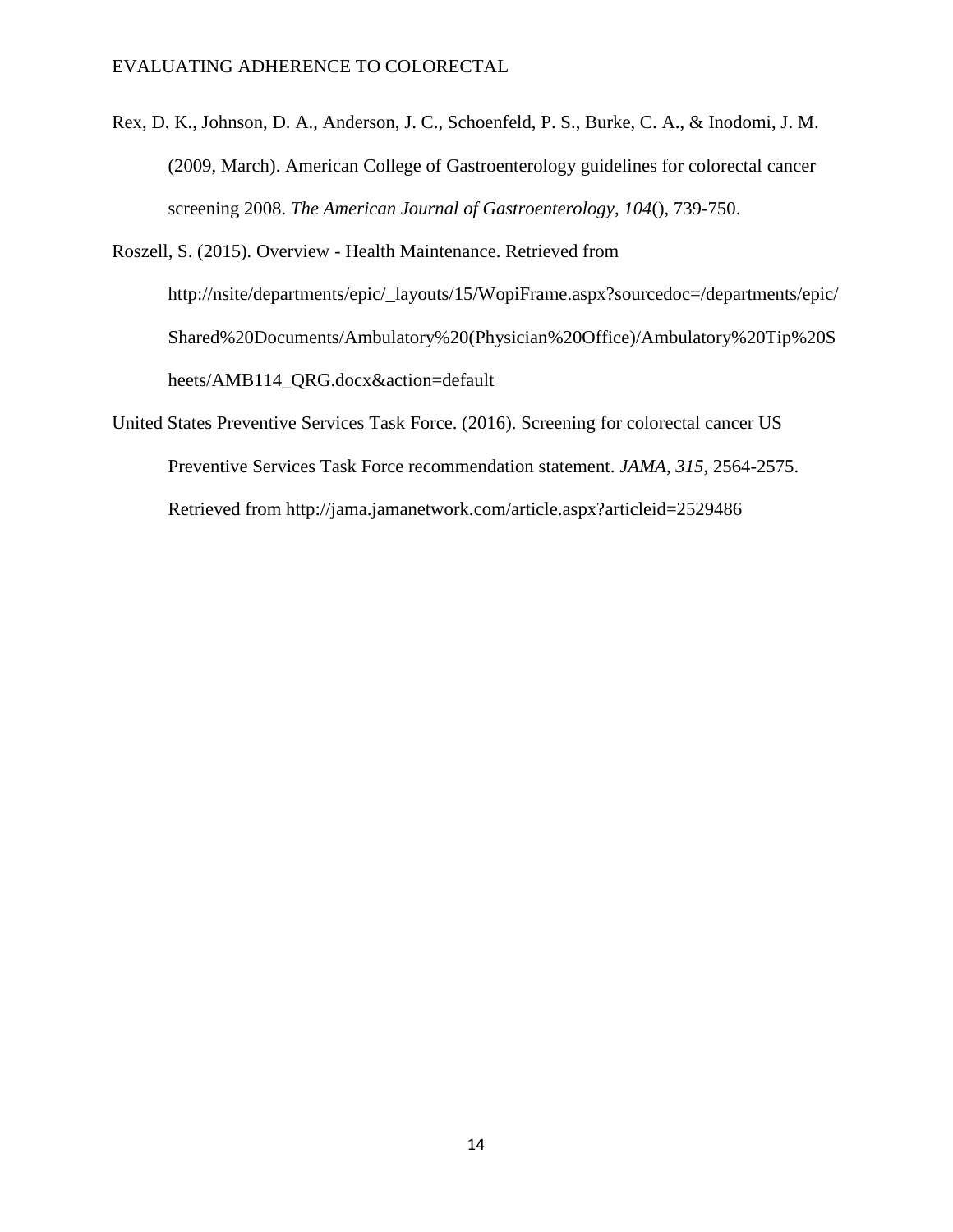## Table 1

*Number of new colon cancer diagnosis treated at one Kentucky hospital system according to stage*

| Year         | <b>Stage 0</b> | <b>Stage I</b> | <b>Stage II</b> | <b>Stage III</b> | <b>Stage</b><br>IV | <b>Stage</b><br>unknown | <b>Total</b><br>cases |
|--------------|----------------|----------------|-----------------|------------------|--------------------|-------------------------|-----------------------|
| 2010         | 10             | 45             | 46              | 51               | 56                 | 6                       | 214                   |
| 2011         | 7              | 33             | 35              | 43               | 46                 | 7                       | 171                   |
| 2012         | 23             | 30             | 47              | 54               | 59                 | 5                       | 218                   |
| 2013         | 10             | 34             | 55              | 56               | 41                 | 10                      | 206                   |
| 2014         | 21             | 26             | 44              | 50               | 66                 | 12                      | 219                   |
| <b>Total</b> | 71             | 168            | 227             | 254              | 268                | 40                      | 1028                  |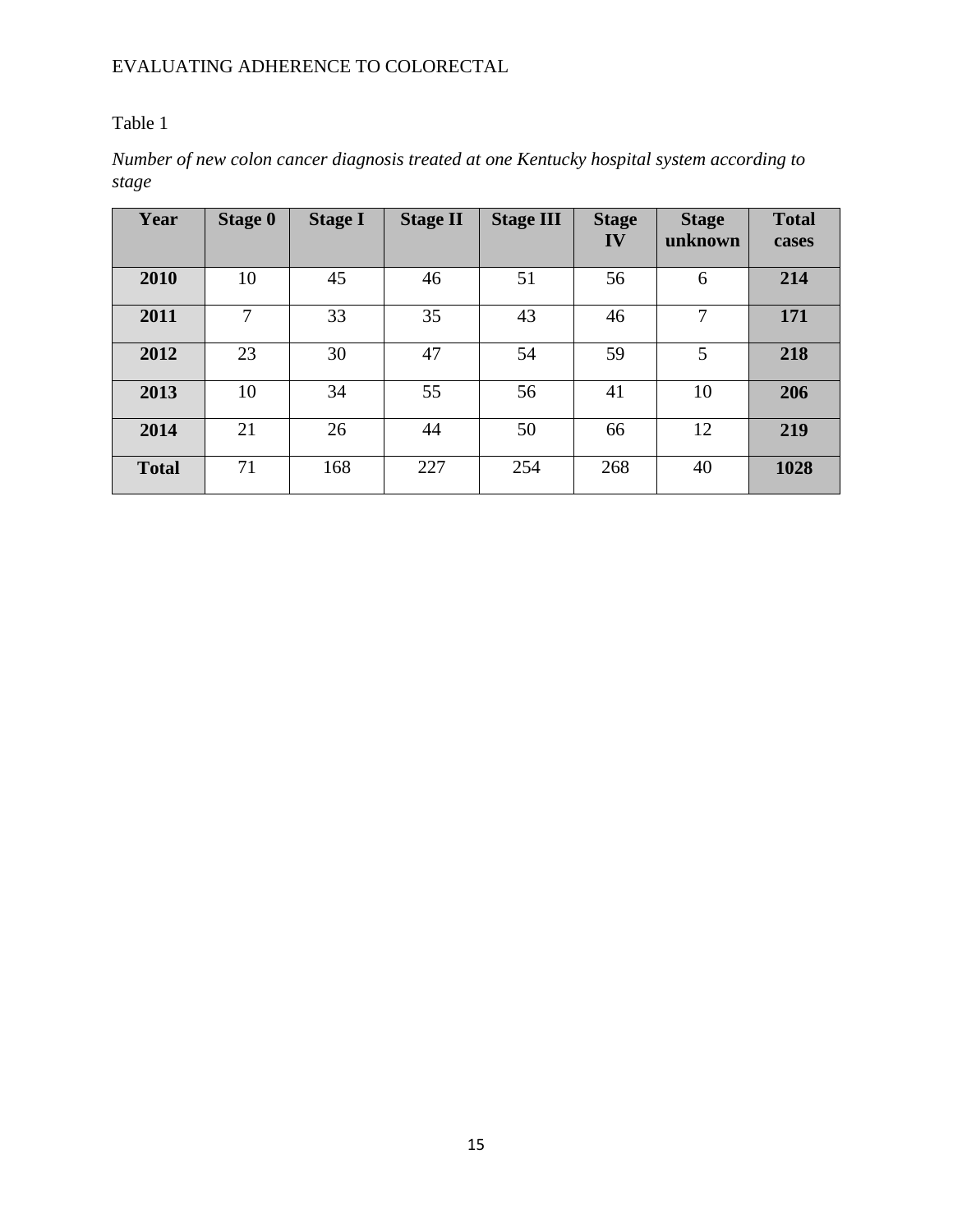## Table 2

# *Demographic Characteristics of the Study Population n = 281*

| <b>Variable</b>                                | <b>Mean</b>      | <b>Standard Deviation</b> | <b>Actual Range</b> |  |  |
|------------------------------------------------|------------------|---------------------------|---------------------|--|--|
|                                                |                  |                           |                     |  |  |
| Age                                            | 63.52            | 8.495                     | 45-80               |  |  |
|                                                |                  |                           |                     |  |  |
| <b>Variable</b>                                | <b>Frequency</b> |                           | Percent (%)         |  |  |
| Gender                                         |                  |                           |                     |  |  |
| Male                                           | 122              |                           | 43.4                |  |  |
| Female                                         | 159              | 56.6                      |                     |  |  |
| <b>Insurance Type</b>                          |                  |                           |                     |  |  |
| Commercial                                     | 143              |                           | 50.9                |  |  |
| Medicare                                       | 113              |                           | 40.2                |  |  |
| Other Insurance                                | 25               |                           | 8.9                 |  |  |
| Race                                           |                  |                           |                     |  |  |
| Caucasian                                      | 255              |                           | 90.7                |  |  |
| <b>Other Race</b>                              | 26               |                           | 9.3                 |  |  |
| Family History for<br><b>Colorectal Cancer</b> |                  |                           |                     |  |  |
| Yes                                            | 28               |                           | 10.0                |  |  |
| N <sub>o</sub>                                 | 253              |                           | 90.0                |  |  |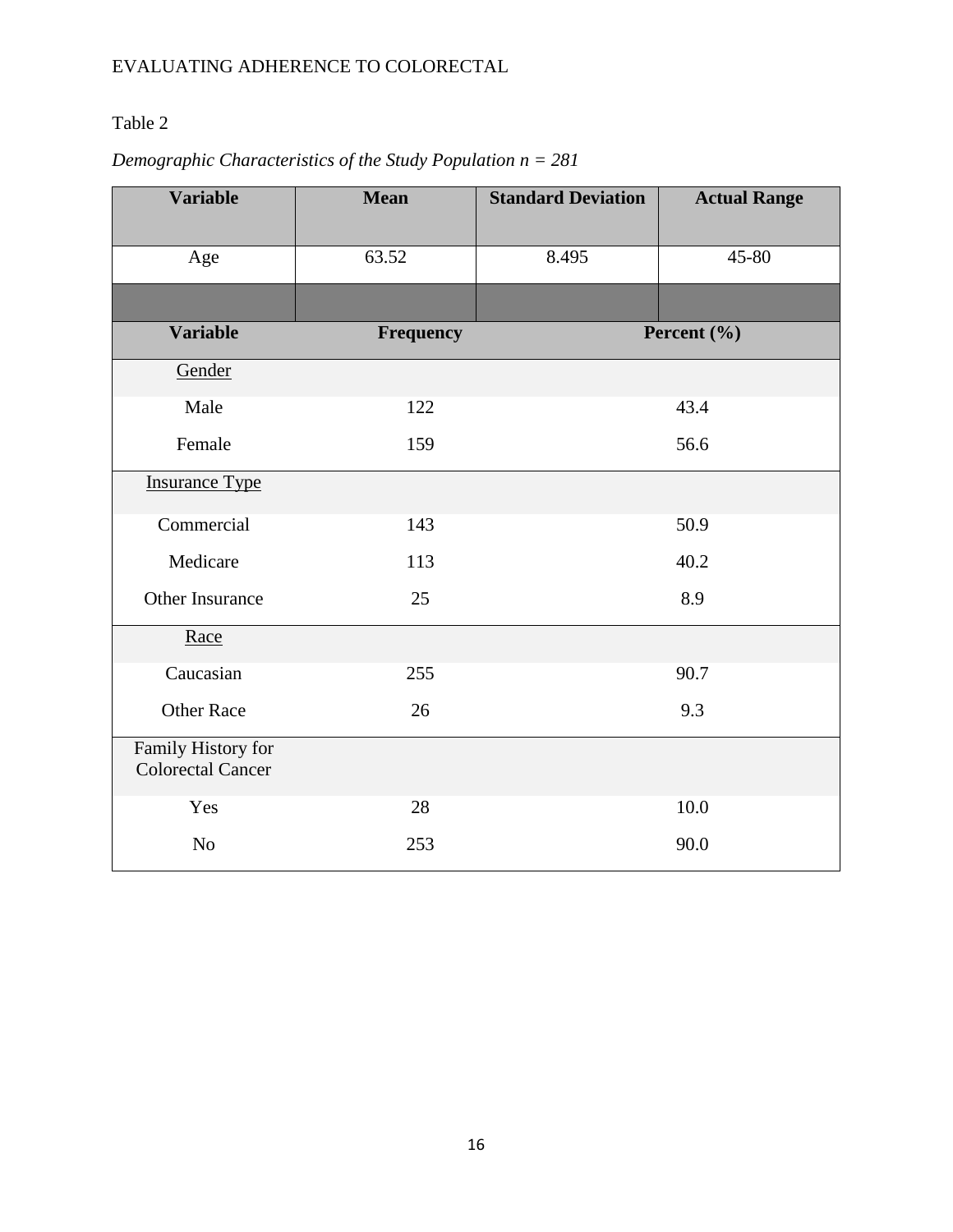## Table 3

# *Screening Documentation Practices n = 281*

|                                                                  | Frequency | Percent | Up-To-Date<br>with<br>Screening | Not Up-To-<br>Date or<br>Screening<br><b>Status</b><br>Unknown | Percent Up-<br>To-Date with<br>Screening |
|------------------------------------------------------------------|-----------|---------|---------------------------------|----------------------------------------------------------------|------------------------------------------|
| Correct<br>Utilization of<br>the Health<br>Maintenance<br>Module | 176       | 63%     | 157                             | 19                                                             | 89%                                      |
| Health<br>Maintenance<br>Module<br>Incorrect or<br>Lack of usage | 105       | 37%     | 19                              | 86                                                             | 18%                                      |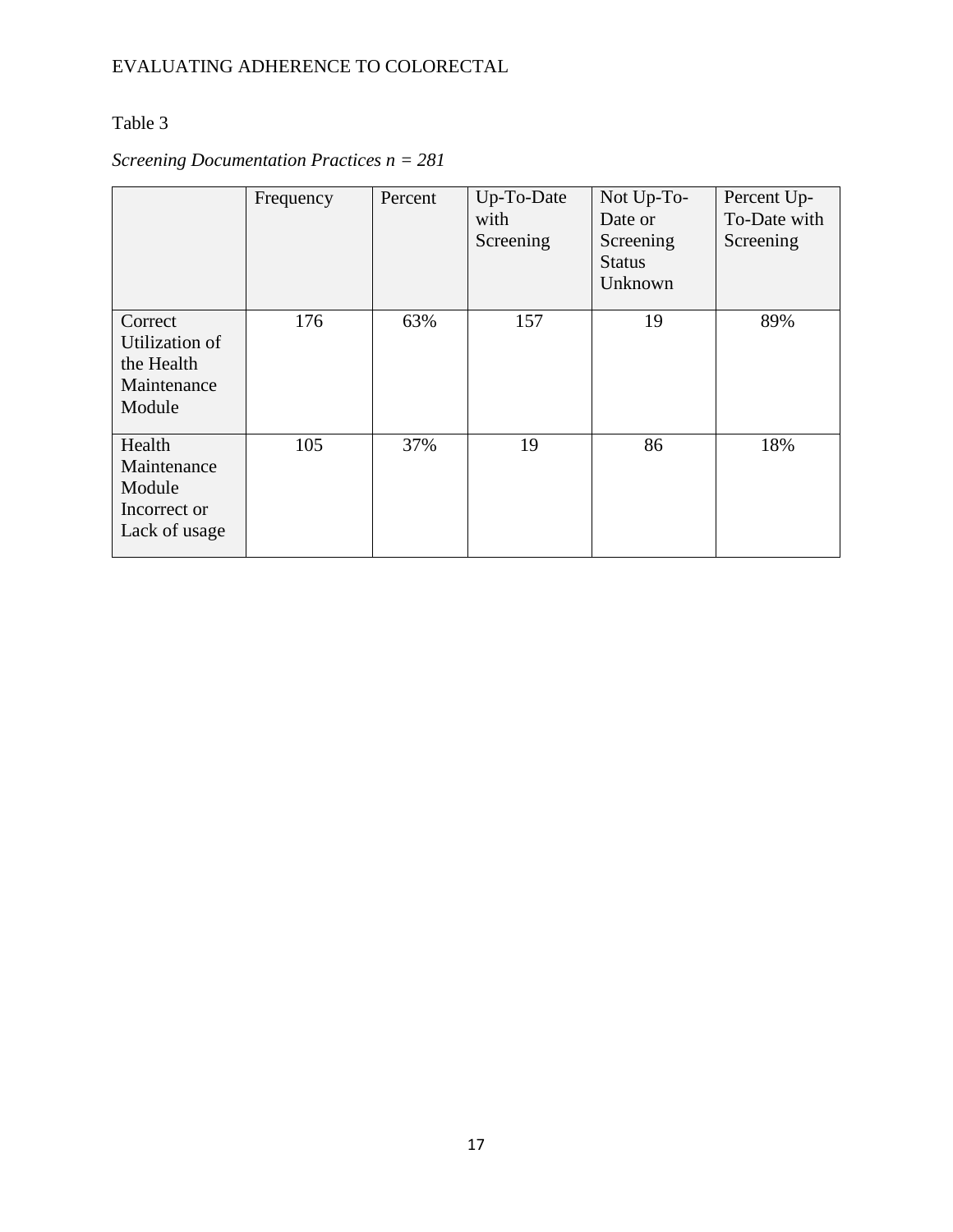

*Figure 1.* Colorectal cancer screening status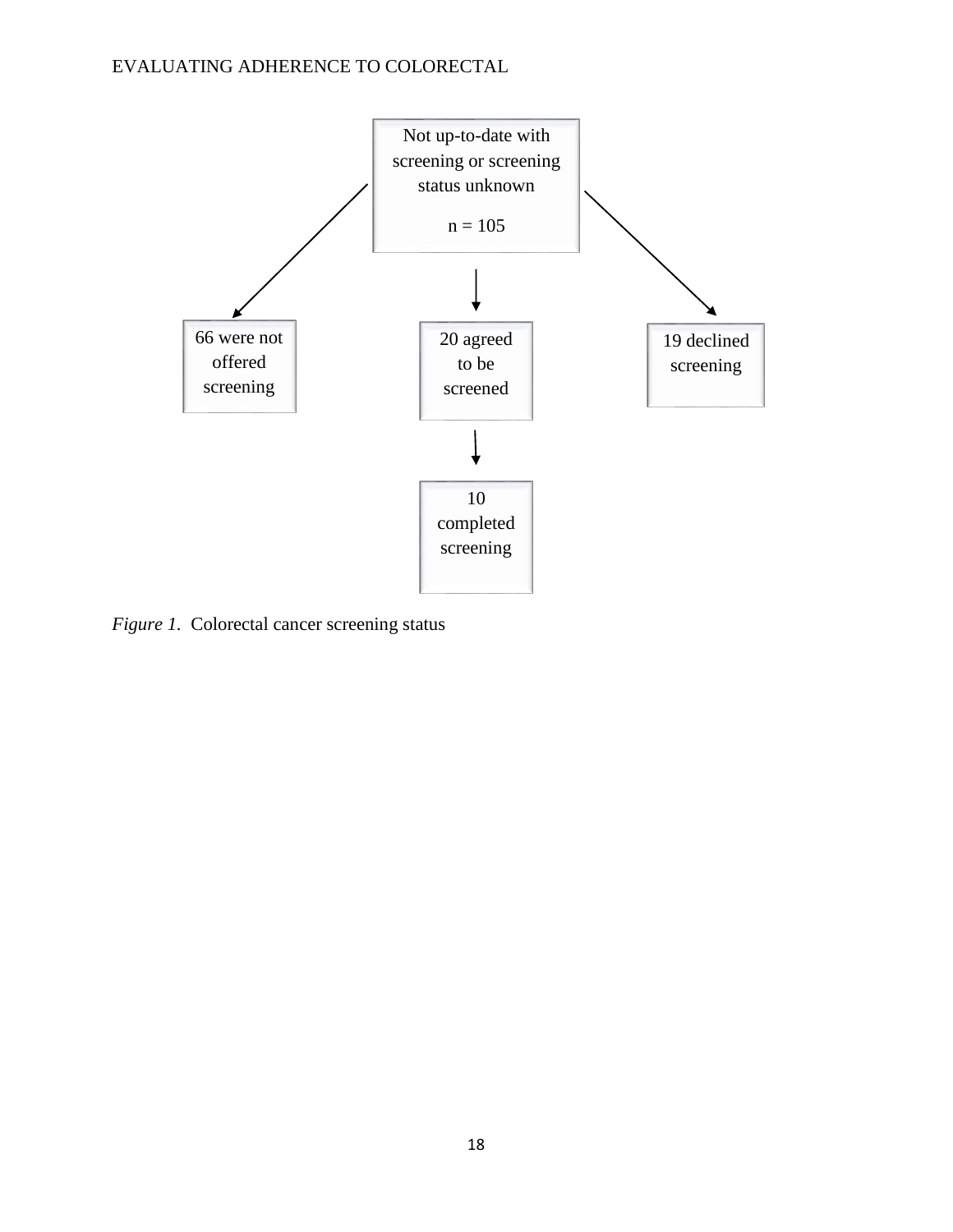| Appendix<br>Literature Review |                                                                                                                                                                                                                                                                                                                                                                |                                                                                                                                                                                                                                                                                                          |                                                                                                                                                                                                                                                                                                                                                                                                                                                                   |                                                                                                                                                                                                                                                                                                                                                |                                                                                                                                                                                                                                                                                                |                                                                                                                                                                                                                                                                                                                            |  |  |
|-------------------------------|----------------------------------------------------------------------------------------------------------------------------------------------------------------------------------------------------------------------------------------------------------------------------------------------------------------------------------------------------------------|----------------------------------------------------------------------------------------------------------------------------------------------------------------------------------------------------------------------------------------------------------------------------------------------------------|-------------------------------------------------------------------------------------------------------------------------------------------------------------------------------------------------------------------------------------------------------------------------------------------------------------------------------------------------------------------------------------------------------------------------------------------------------------------|------------------------------------------------------------------------------------------------------------------------------------------------------------------------------------------------------------------------------------------------------------------------------------------------------------------------------------------------|------------------------------------------------------------------------------------------------------------------------------------------------------------------------------------------------------------------------------------------------------------------------------------------------|----------------------------------------------------------------------------------------------------------------------------------------------------------------------------------------------------------------------------------------------------------------------------------------------------------------------------|--|--|
| <b>Complete</b><br>citation   | <b>Article 1</b>                                                                                                                                                                                                                                                                                                                                               | <b>Article 2</b>                                                                                                                                                                                                                                                                                         | <b>Article 3</b>                                                                                                                                                                                                                                                                                                                                                                                                                                                  | Article 4                                                                                                                                                                                                                                                                                                                                      | <b>Article 5</b>                                                                                                                                                                                                                                                                               | <b>Article 6</b>                                                                                                                                                                                                                                                                                                           |  |  |
|                               | Percac-Lima, S.,<br>Benner, C. S., Lui, R.,<br>Aldrich, L. S., Oo, S.<br>A., Regan, N., &<br>Chabner, B. A. (2013,<br>November 5). The<br>impact of a culturally<br>tailored patient<br>navigator program on<br>cervical cancer<br>prevention in Latina<br>women. Journal of<br>Women's Health, 22,<br>426-431.<br>http://dx.doi.org/10.10<br>89/jwh.2012.3900 | Green, B.B., Wang, C.,<br>Anderson, M.L.,<br>Chubak, J., Meenan,<br>R.T., Vernon, S.W., &<br>Fuller, S. (2013). An<br>automated intervention<br>with stepped increases<br>in support to increase<br>the uptake of colorectal<br>cancer screening.<br>American College of<br>Physicians, 158, 301-<br>310 | Horne, H. N., Phelan-<br>Emrick, D. F., Pollack,<br>C. E., Markakis, D.,<br>Wenzel, J., Ahmed, S.,<br>Garza, M. A., Shapiro,<br>G. R., Bone, L. R.,<br>Johnson, L. B., & Ford,<br>J. G. (2015). Effect of<br>patient navigation on<br>colorectal cancer<br>screening in a<br>community-based<br>randomized controlled<br>trial of urban African<br>American adults. Cancer<br>Causes Control, 26, 239-<br>246.<br>http://dx.doi.org/10.1007<br>/s10552-014-0505-0 | Braun, K. L., Thomas,<br>W. L., Domingo, J. B.,<br>Allison, A. L., Ponce,<br>A., Kamakana, P. H.,<br>Brazzel, S. S., Aluli, N.<br>E., Tsark, J. U. (2015).<br>Reducing cancer<br>screening disparities in<br>Medicare beneficiaries<br>through cancer patient<br>navigation. The<br><b>American Geriatrics</b><br>Society, 63(2), 365-<br>370. | Luckett, R., Pena, N.,<br>Vitonis, A., Bernstein, M.<br>R., & Feldman, S. (2015).<br>Effect of patient navigator<br>program on no-show rates at<br>an academic referral<br>colposcopy clinic. Journal<br>of Women's Health, 24 (7),<br>608-615.<br>http://dx.doi.org/10.1089/jw<br>h.2014.5111 | Lasser, K. E., Murillo,<br>J., Lisboa, S., Casimir,<br>N., Valley-Shah, L.<br>Emmons, K.M.,<br>Fletcher, R. H.,<br>Ayanian, J. Z. (2011).<br>Colorectal cancer<br>screening among<br>ethnically diverse, low<br>income patients: A<br>randomized controlled<br>trial. American Medical<br>Association, 171(10),<br>906-912 |  |  |
| <b>Research</b><br>purpose,   | To evaluate the impact<br>of patient navigation                                                                                                                                                                                                                                                                                                                | To evaluate the effect<br>of educational mailings,                                                                                                                                                                                                                                                       | To evaluate the impact<br>of PN services on                                                                                                                                                                                                                                                                                                                                                                                                                       | To evaluate the impact<br>of lay navigators on                                                                                                                                                                                                                                                                                                 | To evaluate the effect of PN<br>on no show rates within a                                                                                                                                                                                                                                      | To evaluate the impact<br>of PN services on                                                                                                                                                                                                                                                                                |  |  |
| question, or                  | (PN) on cervical                                                                                                                                                                                                                                                                                                                                               | reminders, and the use                                                                                                                                                                                                                                                                                   | increasing CRC                                                                                                                                                                                                                                                                                                                                                                                                                                                    | increasing cancer                                                                                                                                                                                                                                                                                                                              | colposcopy center                                                                                                                                                                                                                                                                              | increasing CRC                                                                                                                                                                                                                                                                                                             |  |  |
| hypothesis                    | cancer prevention and<br>screening among                                                                                                                                                                                                                                                                                                                       | of a patient navigator<br>on increasing colorectal                                                                                                                                                                                                                                                       | screening compliance<br>among older African                                                                                                                                                                                                                                                                                                                                                                                                                       | screening rates among<br>Asian and Pacific                                                                                                                                                                                                                                                                                                     |                                                                                                                                                                                                                                                                                                | screening rates among<br>ethnically diverse, low-                                                                                                                                                                                                                                                                          |  |  |
|                               | Latina women                                                                                                                                                                                                                                                                                                                                                   | cancer (CRC) screening<br>rates                                                                                                                                                                                                                                                                          | Americans                                                                                                                                                                                                                                                                                                                                                                                                                                                         | <b>Islanders with Medicare</b>                                                                                                                                                                                                                                                                                                                 |                                                                                                                                                                                                                                                                                                | income patients                                                                                                                                                                                                                                                                                                            |  |  |
| <b>Study design</b>           | Quantitative - Non-<br>randomized control<br>trial<br>Control group:<br><b>Standard of Care</b>                                                                                                                                                                                                                                                                | RCT with 4 groups<br>Control group $#1$ : SOC<br>patients received mailed<br>educational materials<br>and an annual reminder<br>with immunization and                                                                                                                                                    | <b>RCT</b><br>Control group: CRC<br>screening was<br>discussed/arranged<br>during provider office<br>visits. Patients also                                                                                                                                                                                                                                                                                                                                        | <b>RCT</b><br>Control group: CRC<br>screening was<br>discussed/arranged<br>during provider office<br>visits. Patients also                                                                                                                                                                                                                     | Non-randomized controlled<br>trial<br>Control group: SOC                                                                                                                                                                                                                                       | <b>RCT</b><br>Control group: CRC<br>screening was<br>discussed/arranged<br>during provider office<br>visits                                                                                                                                                                                                                |  |  |

 $\overline{1}$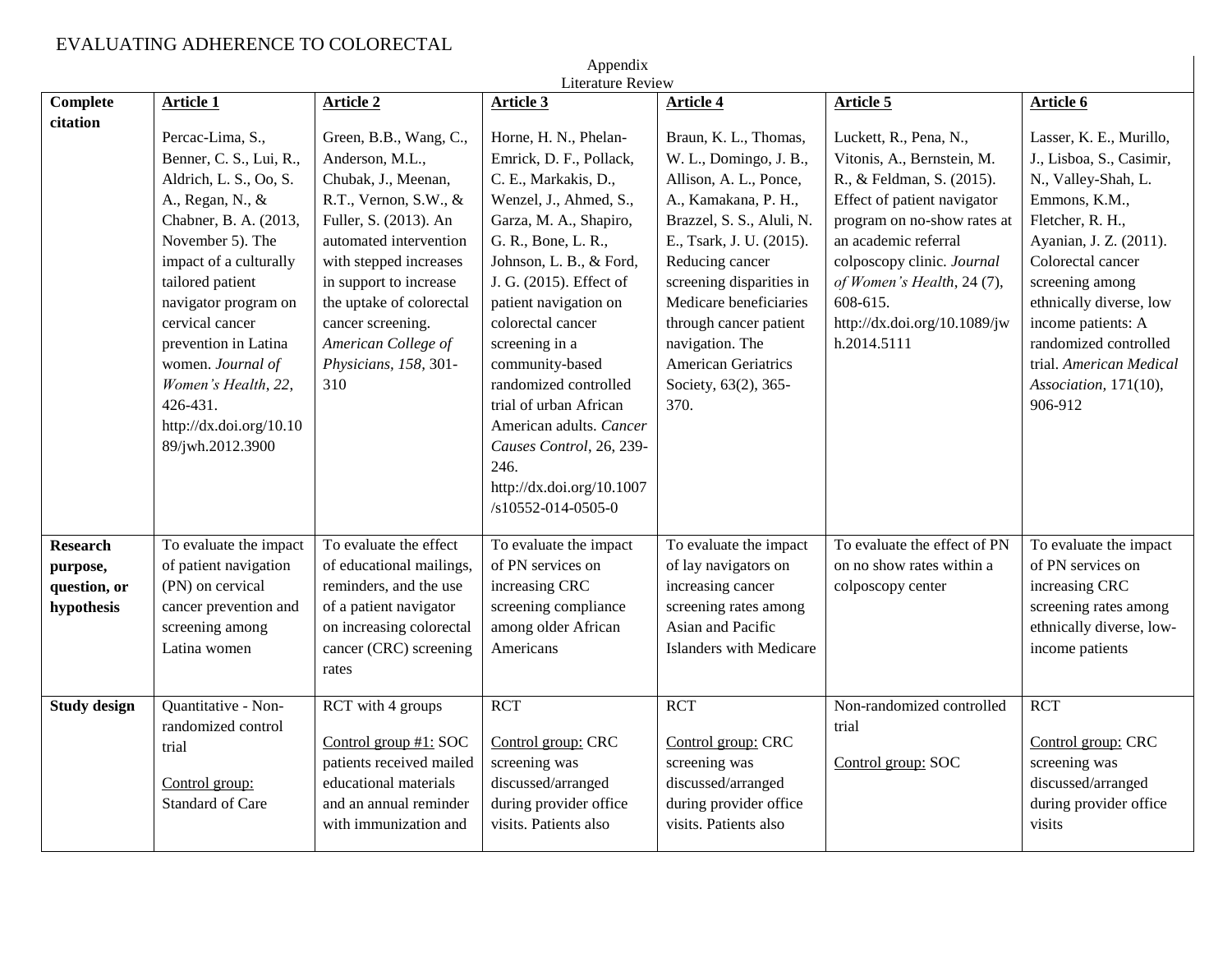| (SOC) no patient<br>navigator               | screening completion/<br>due dates. CRC          | received printed<br>educational materials         | received printed<br>educational materials    | Intervention group: received<br>PN services which assisted |                                             |
|---------------------------------------------|--------------------------------------------------|---------------------------------------------------|----------------------------------------------|------------------------------------------------------------|---------------------------------------------|
|                                             | screening was<br>discussed/arranged              |                                                   |                                              | in providing education,<br>making appointments,            | Invention group:<br>Received 6 hours of PN  |
| Intervention group:                         | during provider office                           | Intervention group:                               | Intervention group:                          | providing emotional                                        | services over 6 months.                     |
| assigned a patient                          | visits                                           | SOC+ printed                                      | received PN services                         | support, assisting with                                    | Services included<br>encouraging CRC        |
| navigator who                               |                                                  | educational materials +                           | which assisted in                            | transportation and child care<br>services                  | screening, providing                        |
| provided education,<br>and removed barriers | Intervention group $#2$ :                        | were assigned a patient<br>navigator who assisted | providing education,<br>making appointments, |                                                            | education, helping them                     |
| to care by assisting                        | In addition to SOC                               | patients in the removal                           | sending reminders,                           |                                                            | decide which screening<br>test to complete, |
| with transportation,<br>child care needs,   | patients received an                             | of healthcare barriers                            | providing                                    |                                                            | assisting with financial                    |
| financial concerns, and                     | automated mailing<br>when CRC screening          |                                                   | transportation,<br>communicating with        |                                                            | concerns, making<br>appointments, arranging |
| scheduling                                  | was due with                                     |                                                   | providers, and assisting                     |                                                            | transportation services,                    |
| appointments                                | educational<br>information. A follow             |                                                   | in the completion of<br>paperwork            |                                                            | and meeting them on the                     |
|                                             | up reminder letter was                           |                                                   |                                              |                                                            | day of the procedure.                       |
|                                             | sent if CRC screening<br>was not scheduled after |                                                   |                                              |                                                            |                                             |
|                                             | 3 weeks                                          |                                                   |                                              |                                                            |                                             |
|                                             |                                                  |                                                   |                                              |                                                            |                                             |
|                                             |                                                  |                                                   |                                              |                                                            |                                             |
|                                             | Intervention group $#3$                          |                                                   |                                              |                                                            |                                             |
|                                             | $SOC+$ Intervention $#1+$                        |                                                   |                                              |                                                            |                                             |
|                                             | telephone/scheduling<br>support from a medical   |                                                   |                                              |                                                            |                                             |
|                                             | assist                                           |                                                   |                                              |                                                            |                                             |
|                                             |                                                  |                                                   |                                              |                                                            |                                             |
|                                             | Intervention group #4                            |                                                   |                                              |                                                            |                                             |
|                                             |                                                  |                                                   |                                              |                                                            |                                             |
|                                             | SOC+ Intervention #1+<br>PN with a registered    |                                                   |                                              |                                                            |                                             |
|                                             | nurse who assessed                               |                                                   |                                              |                                                            |                                             |
|                                             | CRC risk, procedure                              |                                                   |                                              |                                                            |                                             |
|                                             | related risk, provided                           |                                                   |                                              |                                                            |                                             |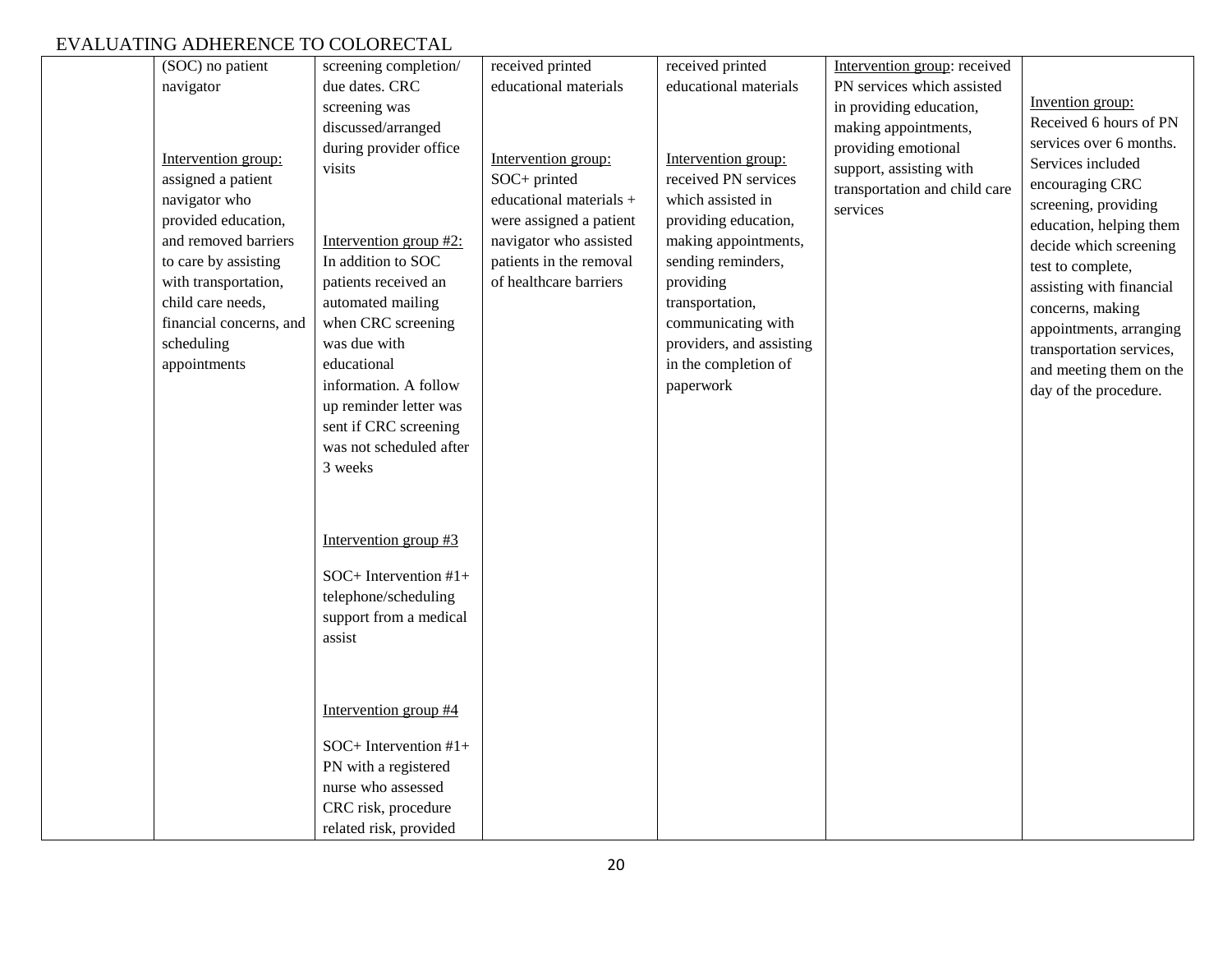| Independent<br>and<br>dependent<br>variables | $IV = PN$ interventions<br>$\underline{DV}$ Improving rates<br>of compliance and<br>time between follow-<br>up visits. Reduction in<br>the severity of grade<br>upon diagnosis | support and education<br>regarding procedure<br>and prep and assisted<br>with scheduling<br>appointments and<br>tracking completion of<br>screening<br>$IV =$ Reminder<br>mailings, scheduling<br>assistance from a<br>medical assistant (MA)<br>PN interventions with a<br>nurse<br>$DV =$<br>Increase CRC screening<br>rates | $IV = PN$ interventions<br>DV= Increase CRC<br>screening rates among<br>African Americans                                                                                                                                                                                                                              | $IV = PN$ interventions<br>DV= Increase cancer<br>screening rates among<br>Asian and Pacific<br>Islanders with Medicare                                                                                              | $IV = PN$ interventions<br>$DV =$ reduce no show<br>appointment rates                   | $IV = PN$ interventions<br>DV= Increase CRC<br>screening rates                                                                                                                                                                                                                                    |
|----------------------------------------------|--------------------------------------------------------------------------------------------------------------------------------------------------------------------------------|--------------------------------------------------------------------------------------------------------------------------------------------------------------------------------------------------------------------------------------------------------------------------------------------------------------------------------|------------------------------------------------------------------------------------------------------------------------------------------------------------------------------------------------------------------------------------------------------------------------------------------------------------------------|----------------------------------------------------------------------------------------------------------------------------------------------------------------------------------------------------------------------|-----------------------------------------------------------------------------------------|---------------------------------------------------------------------------------------------------------------------------------------------------------------------------------------------------------------------------------------------------------------------------------------------------|
| Sample/<br><b>Setting</b>                    | N= 786 patients:<br>Inclusion: Women<br>referred to the                                                                                                                        | $N = 4675$<br>Inclusion: Age 50-73,<br>due for CRC screening                                                                                                                                                                                                                                                                   | $N = 3536$<br>Inclusion: ages 65-75,<br>African American,                                                                                                                                                                                                                                                              | $N = 488$                                                                                                                                                                                                            | $N = 1601$                                                                              | $N = 465$                                                                                                                                                                                                                                                                                         |
|                                              | colposcopy center<br>after having an<br>abnormal<br>papanicolaou (PAP)<br>test<br>Outpatient colposcopy<br>clinic                                                              | Exclusions: prior<br>diagnosis of cancer,<br>IBS, or other life<br>threatening illness<br>Setting: 21 primary care<br>clinics, Washington<br>Outpatient primary care<br>centers                                                                                                                                                | <b>Baltimore City resident</b><br>and enrolled in Medicare<br>parts A&B<br>Exclusion:<br>institutionalized, nursing<br>home residents, enrolled<br>in a Medicare managed<br>care plan, unable to give<br>informed consent,<br>diagnosed with cancer<br>within the last 5 years or<br>being in remission $< 5$<br>years | <b>Inclusion:</b> Medicare<br>part A&B beneficiaries<br>reside in Molokai,<br>Hawaii<br>Exclusion: enrolled in a<br>Medicare managed care<br>plan<br>Molokai General<br>Hospital on the island<br>of Molokai, Hawaii | Inclusions: Missed at least<br>one visit<br>Tertiary care referral<br>colposcopy center | Inclusion: aged 52-74,<br>not up-to-date with CRC<br>screening according to<br><b>United States Preventive</b><br><b>Services Task Force</b><br>(USPSTF) guidelines<br>Exclusion: acute illness,<br>end stage disease, a<br>psychiatric diagnosis,<br>substance abuse, or<br>cognitive impairment |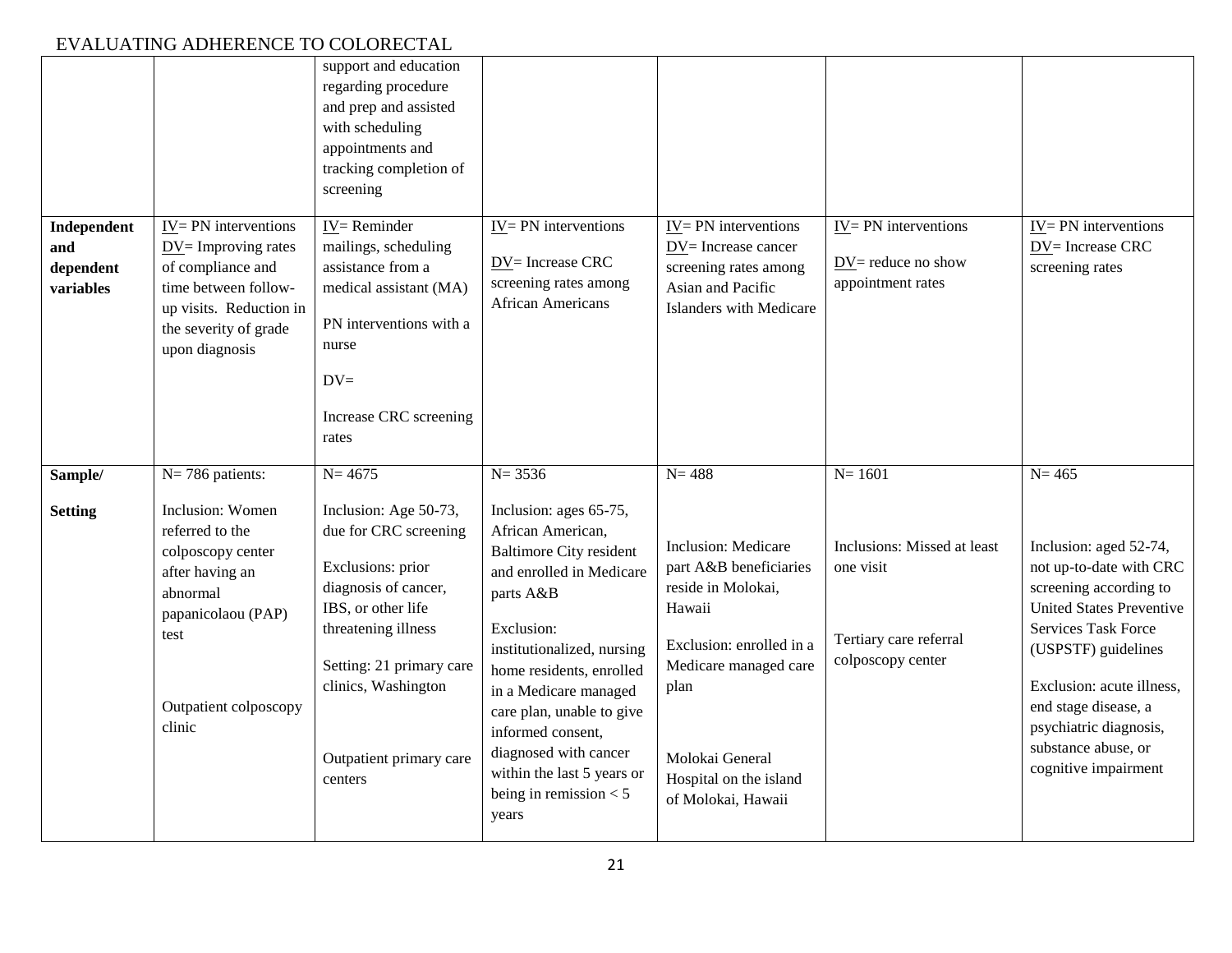| Conceptual<br>framework               | <b>Health Promotion</b><br>Model                                                                                                                                                                                                                                                                                                                                                                                                                  | Health promotion<br>model                                                                                                                                                                                                                                                                                 | Health promotion model                                                                                                                                                                                                                                                                                                                                        | Social cognitive theory                                                                                                                                                                                                                                                                                                                                                                                                                                                                                     | Health promotion model                                                                                                                                                                  | 4 community based<br>healthcare centers and 2<br>hospital based clinics<br>Stages of change model                                                                                                                                                                                |
|---------------------------------------|---------------------------------------------------------------------------------------------------------------------------------------------------------------------------------------------------------------------------------------------------------------------------------------------------------------------------------------------------------------------------------------------------------------------------------------------------|-----------------------------------------------------------------------------------------------------------------------------------------------------------------------------------------------------------------------------------------------------------------------------------------------------------|---------------------------------------------------------------------------------------------------------------------------------------------------------------------------------------------------------------------------------------------------------------------------------------------------------------------------------------------------------------|-------------------------------------------------------------------------------------------------------------------------------------------------------------------------------------------------------------------------------------------------------------------------------------------------------------------------------------------------------------------------------------------------------------------------------------------------------------------------------------------------------------|-----------------------------------------------------------------------------------------------------------------------------------------------------------------------------------------|----------------------------------------------------------------------------------------------------------------------------------------------------------------------------------------------------------------------------------------------------------------------------------|
| <b>Methods and</b><br><b>Measures</b> | Women were<br>identified using<br>colposcopy clinic<br>schedules and billing<br>records<br>The control and<br>intervention groups<br>were compared using<br>data collected by the<br>patient navigator<br>which reflected missed<br>appointments, the<br>amount of time<br>between abnormal pap<br>smear and colposcopy,<br>and the grade<br>according to severity<br>of dysplasia of the<br>cervical abnormality<br>and pap smear<br>abnormality | Patients were<br>randomized to one of<br>four study groups. The<br>study measured the<br>number of patients who<br>were current with<br>screening at the end of<br>the study<br>Current with screening<br>defined as having a<br>colonoscopy,<br>sigmoidoscopy or fecal<br>occult blood testing<br>(FOBT) | Patients were<br>randomized to either the<br>control or intervention<br>group<br>An interviewer<br>administered<br>questionnaire was<br>provided to assess CRC<br>screening status at<br>baseline, annually for 4<br>years, and at the exit<br>interview<br>Current with screening<br>defined as having a<br>colonoscopy,<br>sigmoidoscopy, or<br><b>FOBT</b> | Patients were<br>randomized to either<br>the control or<br>intervention group<br>Self-reported data<br>collected screening<br>status of breast,<br>cervical, and colorectal<br>cancer via survey at<br>baseline and at study<br>completion<br>Current with screening<br>defined as having a<br>FOBT within the last<br>year, endoscopy within<br>the last 5 years, PAP<br>test within the last 2<br>years, mammogram<br>within the last year, and<br>prostate antigen test<br>(PSA) within the last<br>year | The number of missed<br>appointments prior to<br>implementation of the<br>patient navigator program<br>were compared to the<br>number of missed<br>appointment after<br>implementation. | Patients were<br>randomized to either the<br>control or intervention<br>group<br>Current with screening<br>was defined by the<br><b>USPSTF CRC</b> screening<br>guidelines:<br>Colonoscopy<br>within 10 years<br>Sigmoidoscopy<br>within 5 years<br>FOBT within<br>the last year |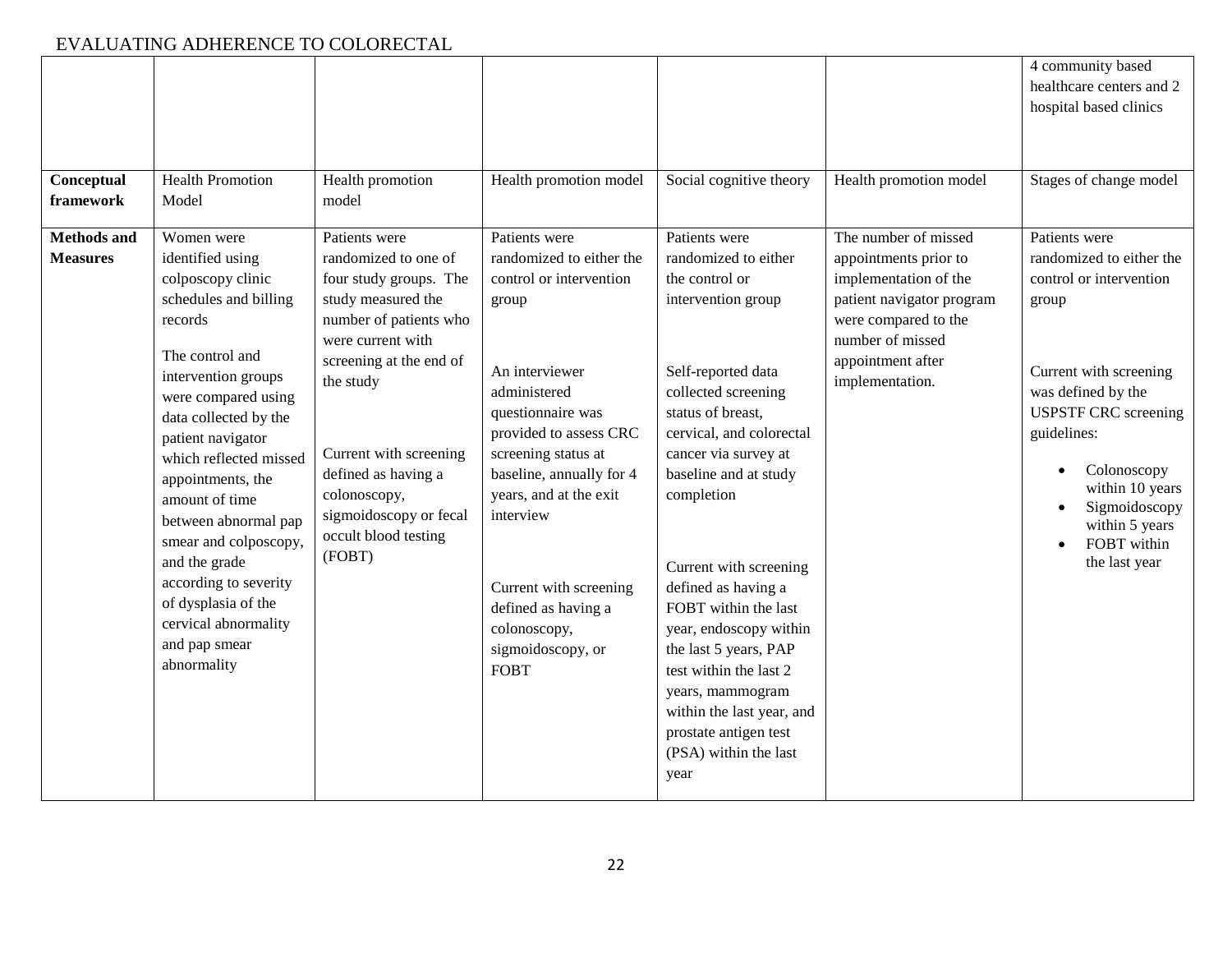| <b>Outcome</b><br>measurement | Descriptive statistics<br>two sided tests with a<br>significant p value of<br>< 0.05                                                                                                                                                                                                                                                             | 80% power<br>Alpha 0.05<br>Significant p value<br>< 0.0083                                                                                                                                                                                                                                          | Significant $p$ value $\lt$<br>0.05                                                                                                                                                                                                                 | Significant $p$ value $\lt$<br>0.05                                                                                                                                                                                                                                                                                | Significant $p$ value $< 0.05$                                                                                                                                                                                  | 80% power, 2 sided<br>significance level of<br>0.05, and confidence<br>intervals of 95%                                                                                                                                                            |
|-------------------------------|--------------------------------------------------------------------------------------------------------------------------------------------------------------------------------------------------------------------------------------------------------------------------------------------------------------------------------------------------|-----------------------------------------------------------------------------------------------------------------------------------------------------------------------------------------------------------------------------------------------------------------------------------------------------|-----------------------------------------------------------------------------------------------------------------------------------------------------------------------------------------------------------------------------------------------------|--------------------------------------------------------------------------------------------------------------------------------------------------------------------------------------------------------------------------------------------------------------------------------------------------------------------|-----------------------------------------------------------------------------------------------------------------------------------------------------------------------------------------------------------------|----------------------------------------------------------------------------------------------------------------------------------------------------------------------------------------------------------------------------------------------------|
| Statistical/<br>data analysis | Evaluation of<br>categorical and<br>continuous variables<br>were performed using<br>Chi-square and<br><b>Student T-test</b><br>Multivariate logistic<br>regression identified<br>factors independently<br>connected with<br>attending colposcopy<br>appointments                                                                                 | Logistic regression<br>models, predictive<br>margins, exploratory<br>analysis                                                                                                                                                                                                                       | Weighted multivariable<br>logistic regression<br>models, adjusting for<br>potentially confounding<br>variables. Weighted<br>regression analysis was<br>used to account for<br>differential lost to follow<br>up between study groups                | Chi-square analysis                                                                                                                                                                                                                                                                                                | Chi-square analysis                                                                                                                                                                                             | X2 and Fisher exact<br>tests for dichotomous<br>variables                                                                                                                                                                                          |
| <b>Key findings</b>           | A significant decrease<br>in the percentage of<br>missed colposcopy<br>appointments were<br>noted among the<br>individuals who<br>received navigation<br>services. The control<br>group missed<br>appointment rate did<br>not change.<br>A difference trend<br>analysis revealed a<br>substantial<br>improvement in follow<br>up times among the | Intervention groups<br>were more likely to<br>undergo CRC screening<br>than control group. The<br>greater the intervention<br>i.e. PN+ with a nurse<br>the more likely CRC<br>screening was complete<br>$p = 0.001$<br>Current with screening<br>by the end of the study:<br>Control group 1: 26.3% | The intervention group<br>were more likely to be<br>up-to-date with CRC<br>screening than the<br>control group.<br>72.5% were up-to-date<br>with screening in the<br>intervention group<br>compared to 58.6% in<br>the control group<br>$(P=0.008)$ | 57.0% of women in the<br>intervention group had<br>completed PAP testing<br>within the last 24<br>months compared to<br>36.4% of the control<br>group $(P=.001)$<br>61.7% of women in the<br>intervention group had<br>a mammogram within<br>the last year compared<br>to 42.4% of the control<br>group $(P=.003)$ | Appointment no show rates<br>decreased from 49.7% to<br>29.5% after implementation<br>of PN services $(P=<0.0001)$<br>Individuals who miss<br>appointment are more likely<br>to have worse pathology<br>results | 33.6% of patient in the<br>intervention group<br>received CRC screening<br>compared to 20% of the<br>control group $(p<0.001)$<br>26.4% of the<br>intervention group<br>received colonoscopies<br>compared to 13.0% of<br>the control $(P=<0.001)$ |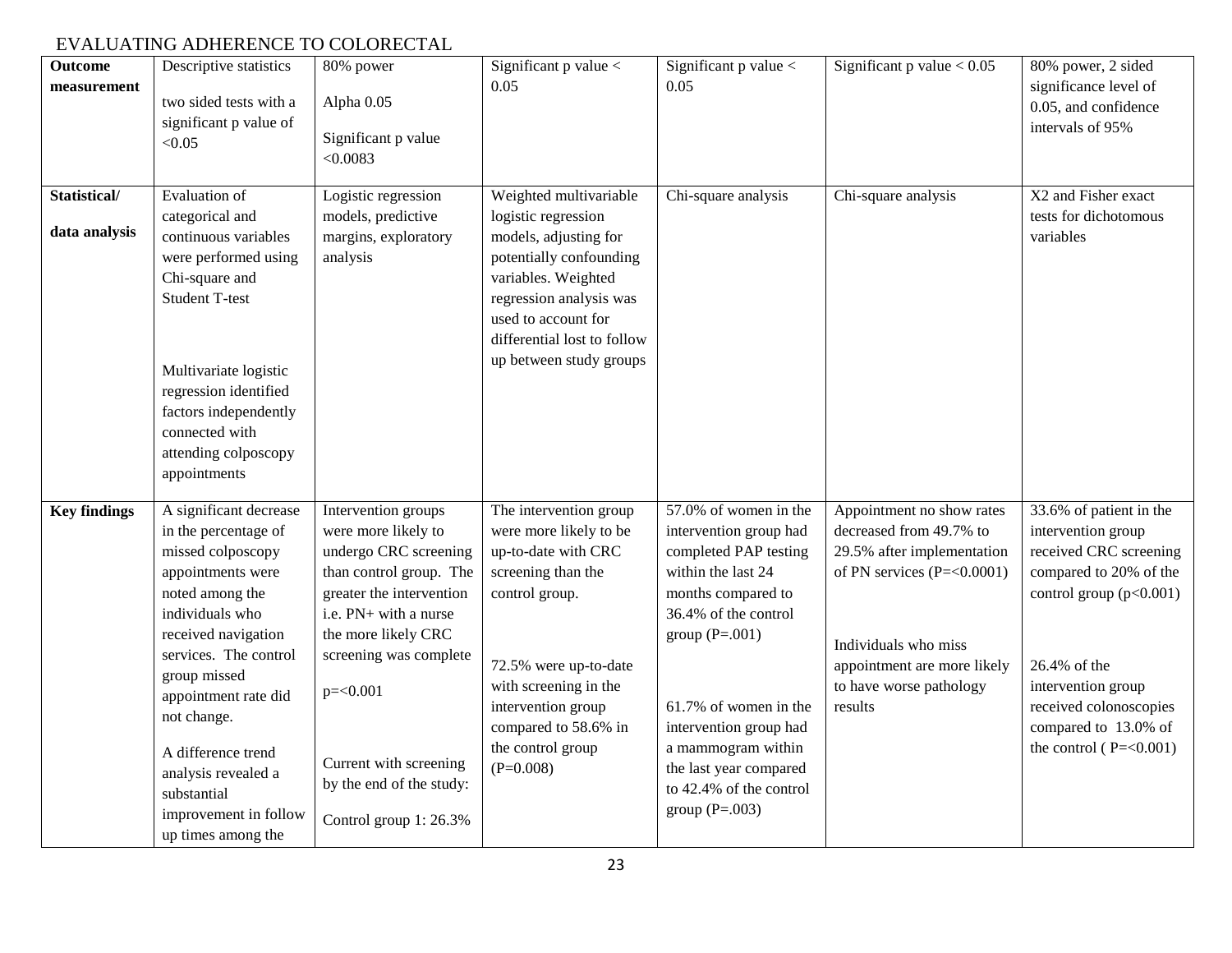|                    | navigated individuals<br>while the control<br>group did not change.<br>The severity of<br>colposcopy findings<br>substantially decreased<br>while the control<br>group slightly<br>increased.               | Intervention group 2:<br>50.8%<br>Intervention group 3:<br>57.5%<br>Intervention group 4:<br>64.7%                                                                                   |                                                                                                                                                                                                                                                                          | 54.4% of men in the<br>intervention group had<br>PSA testing within the<br>last year compared to<br>36% of the control<br>group ( $P=0.008$ )                       |                                                                                                                                                             |                                                                                                                                                                        |
|--------------------|-------------------------------------------------------------------------------------------------------------------------------------------------------------------------------------------------------------|--------------------------------------------------------------------------------------------------------------------------------------------------------------------------------------|--------------------------------------------------------------------------------------------------------------------------------------------------------------------------------------------------------------------------------------------------------------------------|---------------------------------------------------------------------------------------------------------------------------------------------------------------------|-------------------------------------------------------------------------------------------------------------------------------------------------------------|------------------------------------------------------------------------------------------------------------------------------------------------------------------------|
|                    |                                                                                                                                                                                                             |                                                                                                                                                                                      |                                                                                                                                                                                                                                                                          | 43% in the intervention<br>group had an<br>endoscopy for CRC<br>screening within the<br>last 5 years compared to<br>27.2% of the control<br>group ( $p = < 0.001$ ) |                                                                                                                                                             |                                                                                                                                                                        |
| <b>Limitations</b> | Outcomes may not be<br>generalizable among<br>other communities as<br>only one urban<br>community was<br>utilized in the study<br>Variation within<br>demographics of the<br>treatment and control<br>group | May not be<br>generalizable due to<br>small sample size,<br>interventions were not<br>tailored to include<br>diverse cultures. All<br>patient had insurance<br>with no or low copays | Large population lost to<br>follow up, high<br>percentage of individuals<br>at baseline who reported<br>being up-to-date with<br>screening. May not be<br>generalizable to<br>population without<br>Medicare due to full<br>coverage provided by<br>Medicare. Interviews | Not a blind randomized<br>controlled trial<br>Data based on self-<br>report from patients<br>Medicare coverage and<br>guidelines are                                | Data based in patient<br>reported information<br>Contact with the patient was<br>made via the telephone. No<br>all individuals had a<br>working telephone   | Contact with 23.0% of<br>intervention patients<br>was unsuccessful<br>Data not generalizable<br>to individuals with<br>mental illness or those<br>with substance abuse |
|                    |                                                                                                                                                                                                             |                                                                                                                                                                                      | and result were based on<br>self-report from patients                                                                                                                                                                                                                    | potentially different<br>than other payers                                                                                                                          | The high no show rates<br>collected before<br>implementation of PN<br>services was prior to the<br>availability of state fund<br>insurance programs. Higher | Some individuals in the<br>study were responding<br>to a prior mailing sent                                                                                            |